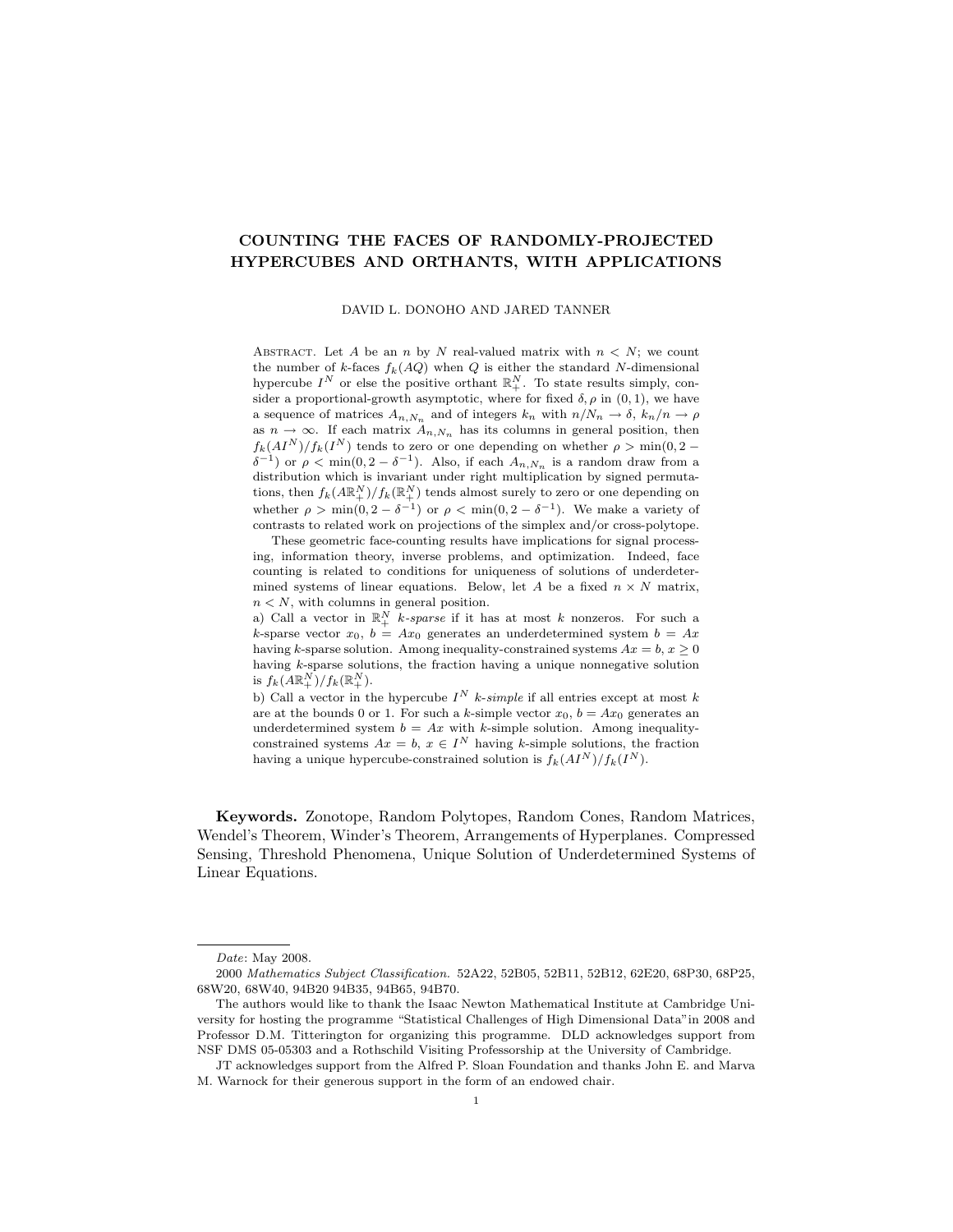### 1. INTRODUCTION

There are 3 fundamental *regular* polytopes in  $\mathbb{R}^N$ ,  $N \geq 5$ : the hypercube  $I^N$ , the cross-polytope  $C^N$ , and the simplex  $T^{N-1}$ . For each of these, projecting the vertices into  $\mathbb{R}^n$ ,  $n < N$ , yields the vertices of a new polytope; in fact, up to translation and dilation, every polytope in  $\mathbb{R}^n$  is obtained by rotating the simplex  $T^{N-1}$  and orthogonally projecting on the first n coordinates, for some choice of N and of N-dimensional rotation. Similarly, every centro-symmetric polytope can be generated by projecting the cross-polytope, and every zonotope by projecting the hypercube.

1.1. Random polytopes. Choosing the projection A at random has become popular. Let A be a random orthogonal projection obtained by first applying a uniformly-distributed rotation to  $\mathbb{R}^N$  and then projecting on the first *n* coordinates. Let Q be a polytope in  $\mathbb{R}^N$ . Then AQ is a random polytope in  $\mathbb{R}^n$ . Taking Q in turn from each of the three families of regular polytopes we get three arenas for scholarly study:

- Random polytopes of the form  $AT^{N-1}$  were first studied by Affentranger and Schneider [2] and by Vershik and Sporyshev [25];
- Random polytopes of the form  $AC^N$  were first studied extensively by Börözcky and Henk [6];
- The random zonotope  $AI^N$  was studied in passing in [6] and will be heavily studied in this paper; a literature on zonotopes can be found in [29, 5, 3, 23, 20].

Starting with [2, 25] interest has focused on the number  $f_k(AQ)$  of k-faces of such random polytopes  $AQ$ ; in those papers, fundamental formulas were developed for the expected values  $\mathcal{E}f_k(AQ)$ . Deriving insights from these formulae in the high-dimensional case has also been an important theme; Böröczky and Henk [6] studied the expected number  $f_k(AQ)$  for each of these families of random polytopes, focusing on the asymptotic framework where the small dimension  $n$  is held fixed while the large dimension  $N \to \infty$ .

Vershik and Sporyshev [25] studied the case  $AT^{N-1}$  in an asymptotic framework with the dimensions  $N$  and  $n$  both proportionally large, and observed a phenomenon of sharp thresholds: random polytopes can have face lattices undergoing abrupt changes in properties as dimensions change relatively slightly. Our own previous work considered both  $AT^{N-1}$  and  $AC^N$  [10, 13, 17, 15] and gave precise information about several such threshold phenomena.

To make precise the notion of 'threshold phenomenon', consider the following proportional-dimensional asymptotic framework. A dimension specifier is a triple of integers  $(k, n, N)$ , representing a 'face' dimension k, a 'small' dimension n and a 'large' dimension N;  $k < n < N$ . For fixed  $\delta, \rho \in (0, 1)$ , consider sequences of dimension specifiers, indexed by  $n$ , and obeying

(1.1) 
$$
k_n/n \to \rho
$$
 and  $n/N_n \to \delta$ , as  $n \to \infty$ .

For such sequences the small dimension  $n$  is held proportional to the large dimension N as both dimensions grow. We omit subscripts on  $k_n$  and  $N_n$  when possible. For  $Q = T^{N-1}$ ,  $C^N$ , the papers [10, 13, 17, 15] exhibited thresholds  $\rho_W(\delta; Q)$  for the ratio between the expected number of faces of the low-dimensional polytope AQ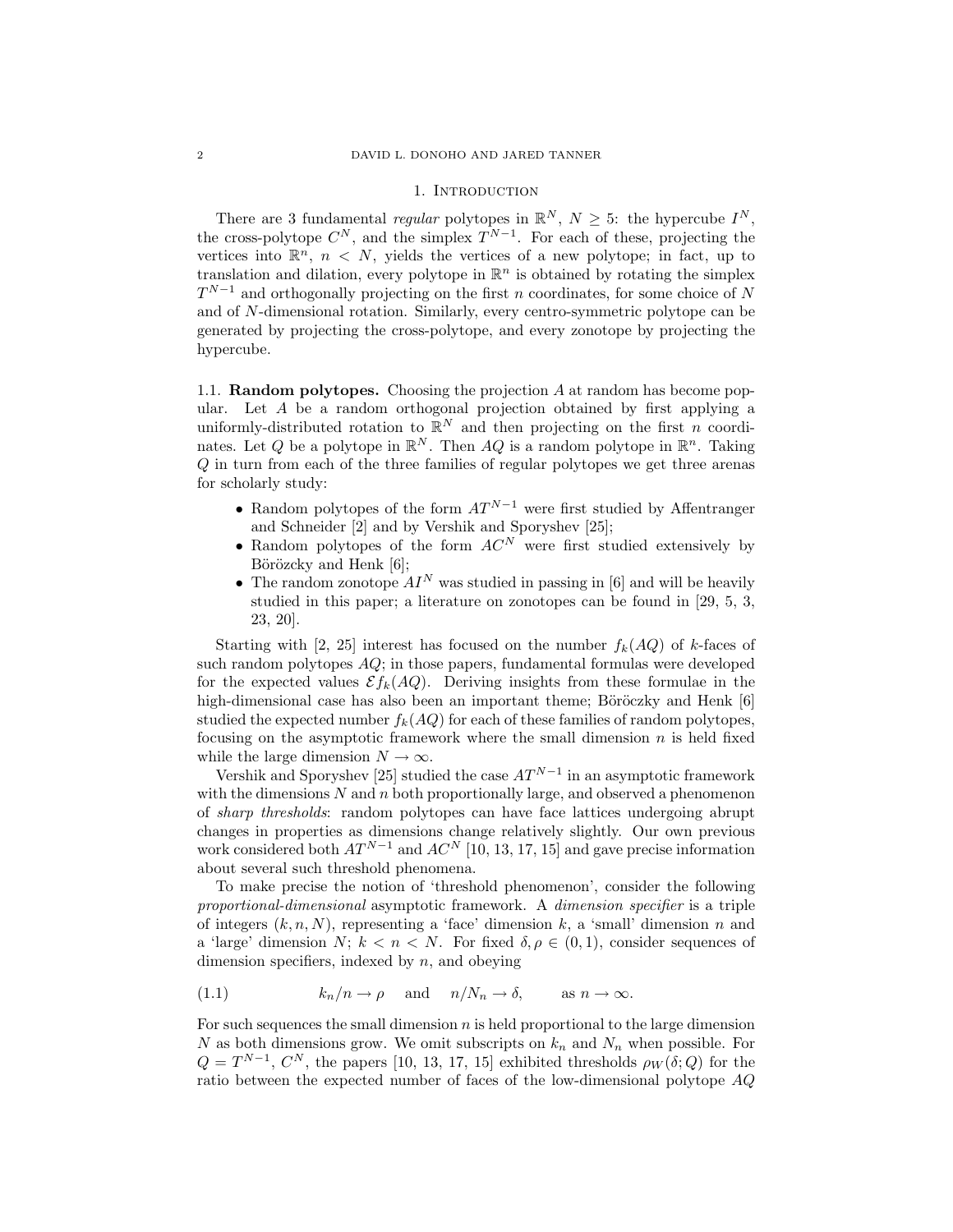and the number of faces of the high-dimensional polytope Q:

(1.2) 
$$
\lim_{n \to \infty} \frac{\mathcal{E}f_k(AQ)}{f_k(Q)} \quad \begin{cases} = 1 & \rho < \rho_W(\delta; Q) \\ < 1 & \rho > \rho_W(\delta; Q) \end{cases}
$$

(In this relation, we take a limit as  $n \to \infty$  along some sequence obeying the proportional-dimensional constraint  $(1.1)$ .) In words, the random object  $AQ$  has roughly as many k-faces as its generator  $Q$ , for k below a threshold; and has noticeably fewer  $k$ -faces than  $Q$ , for  $k$  above the threshold. The threshold functions are defined in terms of Gaussian integrals and other special functions, and can be calculated numerically.

1.2. Random Zonotopes. Missing from the above picture is information about the third family of regular polytopes, the hypercube. Böröczky and Henk  $[6]$  mentioned in passing the case of the projected hypercube, in the case of A a random orthogonal projection. Böröczky and Henk largely worked in the asymptotic framework n fixed,  $N \to \infty$ . In that framework the threshold phenomenon of interest here is not visible. In this paper, we adopt the proportional-dimensional framework (1.1) and prove the following.

Theorem 1.1 ('Weak' Threshold for Hypercube). Define

(1.3) 
$$
\rho_W(\delta; I) := \max(0, 2 - \delta^{-1}), \qquad 0 < \delta < 1.
$$

For  $\rho, \delta$  in  $(0, 1)$ , consider a sequence of dimension specifiers  $(k, n, N)$  obeying  $(1.1)$ . Consider a sequence of real-valued  $n \times N$  matrices  $A = A_{n,N}$ , each one with columns in general position in  $\mathbb{R}^n$ .

(1.4) 
$$
\lim_{n \to \infty} \frac{f_k(AI^N)}{f_k(I^N)} = \begin{cases} 1, & \rho < \rho_W(\delta, I) \\ 0, & \rho > \rho_W(\delta, I) \end{cases}
$$

Remarks:

- Use of the modifier 'weak' and the subscript  $W$  on  $\rho$  matches corresponding usage with  $T^{N-1}$  and  $C^N$ .
- The result shows a sharp discontinuity in the behavior of the face lattices of random zonotopes; the location of the threshold is precisely identified. Such discontinuity is also observed empirically for the other two polytopes (1.2) above; to our knowledge, a proof of discontinuity has not yet been published in that setting.
- The result is universal across matrices; only general position is required. Universality of threshold effects across a range of matrix ensembles has been observed empirically for the other two regular polytopes [18]. However, theoretical results [1] for other polytopes do not yet match empirical facts. This result gives a rigorous universality result for one regular polytope; this may inspire studies to see if parallel results exist for the others.

We briefly discuss the ideas leading to this result. Böröczky and Henk  $[6]$  applied a fundamental identity of Affentranger and Schneider [2] on general projected polytopes and gave the explicit expression

(1.5) 
$$
\mathcal{E}f_k(AI^N) = 2\binom{N}{k} \sum_{\ell=N-n}^{N-k-1} \binom{N-k-1}{\ell},
$$

valid where A is a uniformly-distributed random orthoprojector. In a previous version of this manuscript [16], the authors proved that the same formula holds

.

.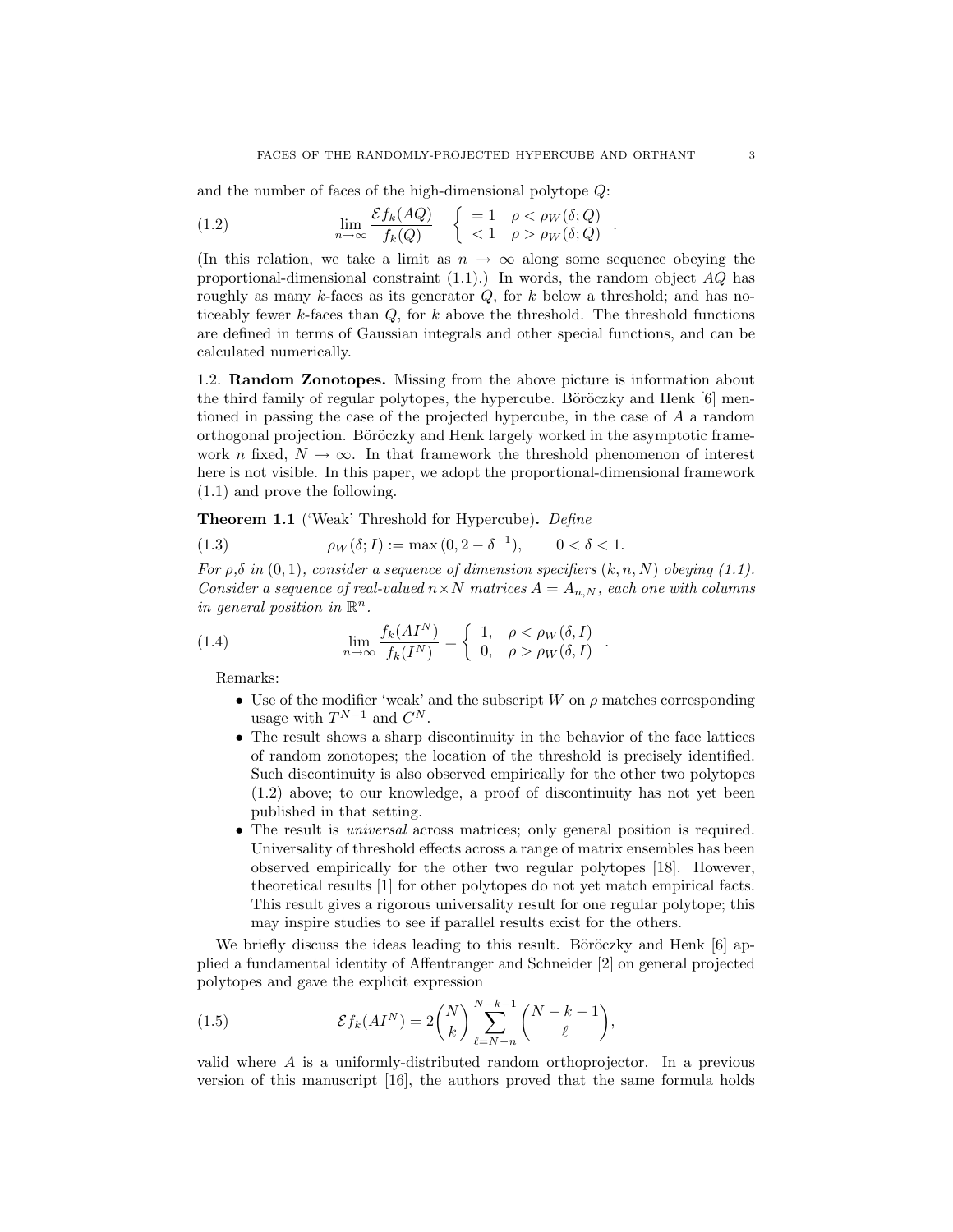much more generally, in fact under the assumption that  $A$  has an orthant-symmetric nullspace in general position. One of our referees pointed out that even more is true: for any A in general position  $f_k(AI^N)$  is the fixed number

(1.6) 
$$
f_k(AI^N) = 2\binom{N}{k} \sum_{\ell=N-n}^{N-k-1} \binom{N-k-1}{\ell}.
$$

This fact follows from Winder's Theorem  $[27]$  on partions of *n*-space by hyperplanes, as we show below in Section 2.1. (1.6) appears to be known to workers on oriented matroids - [4, pp. 220] - but may not seem evident to workers on convex polytopes The recent survey article What is known about unit cubes states that "no good bound for ...  $[f_k(AI^N)]$  is known", [29]. However, see [21, pp. 410a].

1.3. Random Cones. Convex cones provide another family of fundamental polyhedral sets. Amongst these, the simplest and most natural is surely the positive orthant  $P = \mathbb{R}_{+}^{N}$ . The image  $K = AP$  of a cone under projection  $A: \mathbb{R}^{N} \to \mathbb{R}^{n}$ is again a cone. Such a cone may be expected to have  $f_0(K) = 1$  vertex (at 0), and as many as  $f_1(K) = N$  extreme rays, etc. In fact, every pointed cone in  $\mathbb{R}^n$ can be generated as a (non-orthogonal) projection of the positive orthant under an appropriate projection from an appropriate  $\mathbb{R}^N$ .

There seems to be relatively little prior research on random projections of the positive orthant, except for the special case  $k = n$ , which was studied by Buchta [8]. As with the polytope models, surprising threshold phenomena can arise when the projector is random and we work in the proportional-dimensional framework. The following result makes use of the notion of a random matrix with centrosymmetric exchangeable columns; for detail see Section 2.2 below.

Theorem 1.2 ('Weak' Threshold for Orthant). Let A be a random matrix with centrosymmetric exchangeable columns which are in general position almost surely. In the proportional-dimensional framework (1.1) we have

(1.7) 
$$
\lim_{n \to \infty} \frac{\mathcal{E}f_k(A\mathbb{R}^N_+)}{f_k(\mathbb{R}^N_+)} = \begin{cases} 1, & \rho < \rho_W(\delta; \mathbb{R}_+) \\ 0, & \rho > \rho_W(\delta; \mathbb{R}_+) \end{cases}
$$

with  $\rho_W(\delta; \mathbb{R}_+) \equiv \rho_W(\delta; I)$  as defined in (1.3).

Here the threshold for the orthant is at precisely the same place as it was for the hypercube.

1.4. Exact equality in the number of faces. Our focus in Sections 1.1-1.3 was on 'weak' agreement of  $\mathcal{E}f_k(AQ)$  with  $f_k(Q)$ ; in the proportional-dimensional framework, for  $\rho$  below threshold  $\rho_W(\delta; Q)$ , we have limiting relative equality:

$$
\frac{\mathcal{E}f_k(A\mathbb{R}_+^N)}{f_k(\mathbb{R}_+^N)} \to 1, \qquad n \to \infty.
$$

We now focus on the 'strong' agreement; it turns out that in the proportional dimensional framework, for  $\rho$  below a somewhat lower threshold  $\rho_S(\delta; Q)$ , we actually have exact equality with overwhelming probability:

(1.8) 
$$
\text{Prob}\{f_k(Q) = f_k(AQ)\} \to 1, \qquad n \to \infty.
$$

The existence of such 'strong' thresholds for  $Q = T^{N-1}$  and  $Q = C^N$  was proven in [10, 13], which exhibited thresholds  $\rho_S(\delta; Q)$  below which (1.8) occurs. These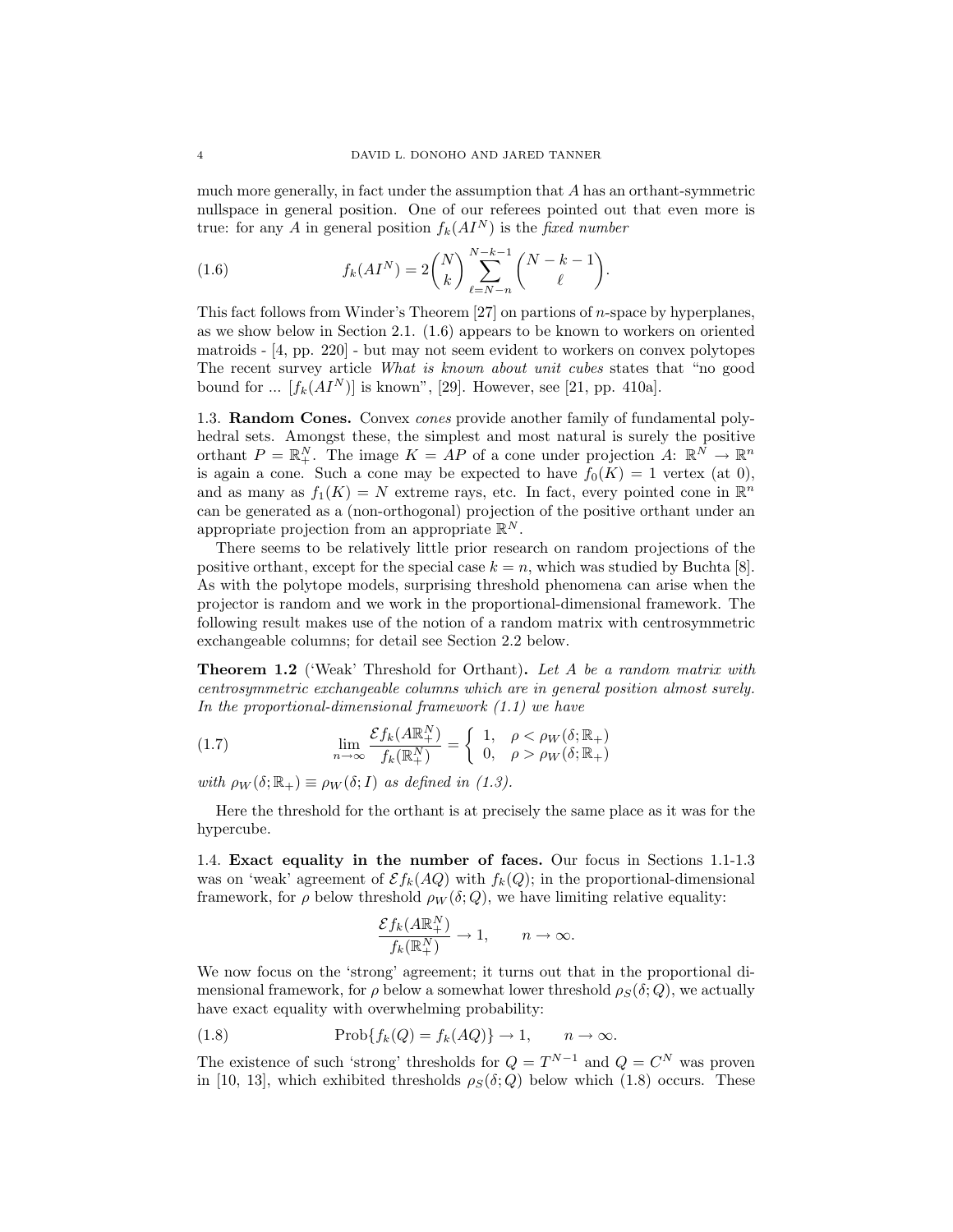"strong thresholds" and the previously mentioned "weak thresholds" (1.2) are depicted in Figure 3.1. A similar strong threshold exists for the projected orthant.

Theorem 1.3 ('Strong' Threshold for Orthant). Let

(1.9) 
$$
H(\gamma) := \gamma \log(1/\gamma) - (1 - \gamma) \log(1 - \gamma)
$$

denote the usual (base-e) Shannon Entropy. Let

(1.10) 
$$
\psi_S^{\mathbb{R}_+}(\delta,\rho) := H(\delta) + \delta H(\rho) - (1-\rho\delta)\log 2.
$$

For  $\delta \geq 1/2$ , let  $\rho_S(\delta; \mathbb{R}_+)$  denote the zero crossing of  $\psi_S^{\mathbb{R}_+}(\delta, \rho)$ . In the proportionaldimensional framework (1.1) with  $\rho < \rho_S(\delta; \mathbb{R}_+)$ 

(1.11) 
$$
\text{Prob}\{f_k(A\mathbb{R}^N_+) = f_k(\mathbb{R}^N_+)\} \to 1, \quad \text{as } n \to \infty.
$$

The threshold  $\rho_W(\delta; Q)$  for  $Q = \mathbb{R}^N_+$  and  $I^N$ , and  $\rho_S(\delta; \mathbb{R}_+)$  are depicted in Figure 1.1.



FIGURE 1.1. The 'weak' thresholds,  $\rho_W(\delta; I)$  and  $\rho_W(\delta; \mathbb{R}_+)$ (black), and a lower bound on the strong threshold for the positive orthant,  $\rho_S(\delta; \mathbb{R}_+)$  (blue).

In contrast, the hypercube offers no phenomenon like (1.8).

**Theorem 1.4** (Zonotope Vertices). Let A be an  $n \times N$  matrix with  $n \leq N$ , then

$$
f_k(AI^N) < f_k(I^N), \quad k = 0, 1, 2, \ldots n.
$$

*Proof of Theorem 1.4.*  $f_k(AI^N)$  obtains its maximum when A is in general position, and in this case Theorem 1.8 gives the exact value of  $f_k(I^N) - f_k(AI^N)$ , a value which is strictly positive when  $n < N$ .

1.5. Exact Non-Asymptotic Results. We have so far emphasized the Vershik-Sporyshev proportional-dimensional asymptotic framework; this makes for the most natural comparisons between results for the three families of regular polytopes. However, for the positive orthant and hypercube, much more can be said than for the other two polytopes as there are simple exact expressions for finite  $N$ . Moreover, these expressions can be derived from two beautiful results in geometric probability, Wendel's Theorem and Winder's Theorem.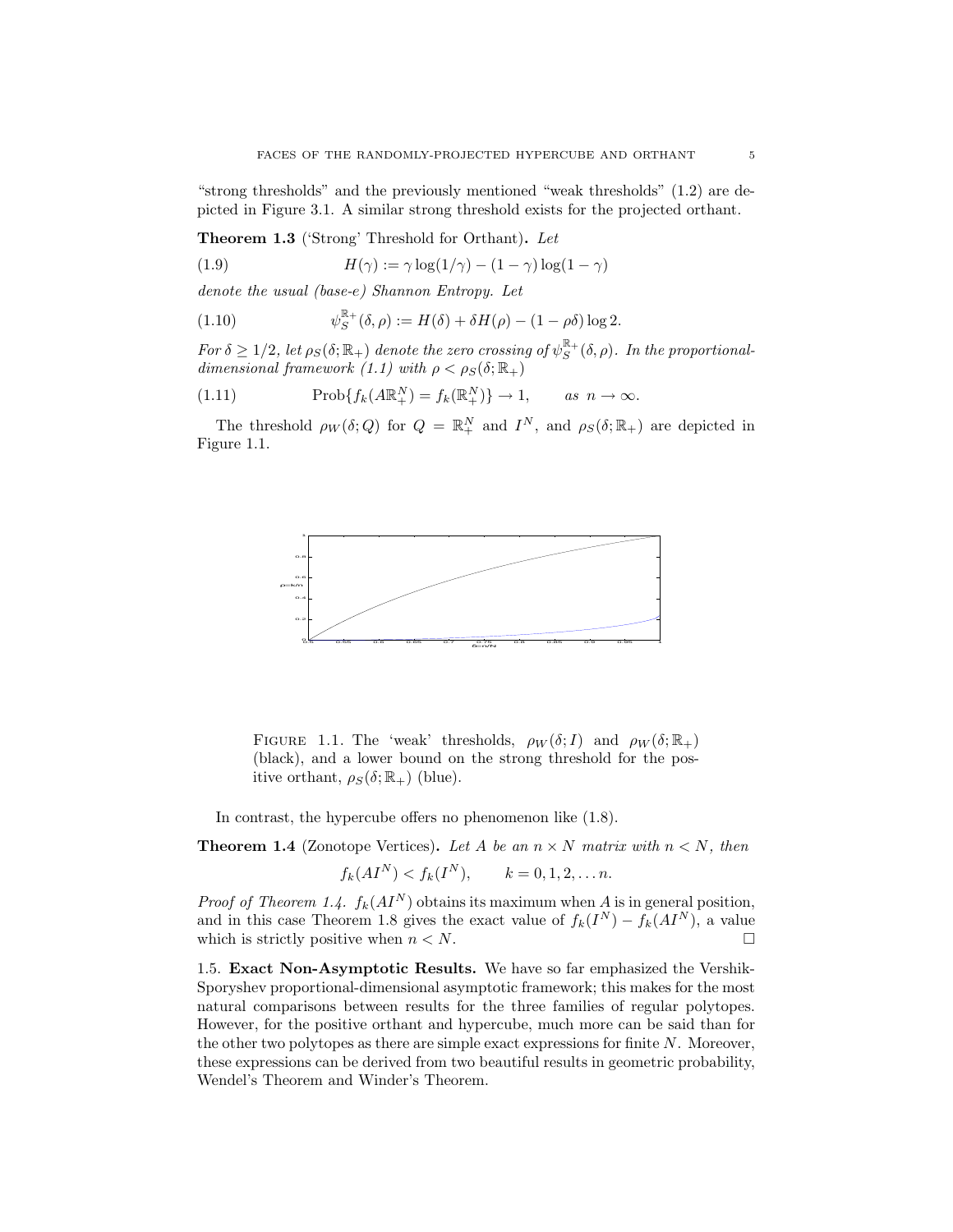**Theorem 1.5** (Wendel, [26]). Let M points in  $\mathbb{R}^m$  be drawn i.i.d. from a centrosymmetric distribution such that the points are in general position, then the probability that all the points fall in some half space is

(1.12) 
$$
P_{m,M} = 2^{-M+1} \sum_{\ell=0}^{m-1} {M-1 \choose \ell}.
$$

Wendel's elegant result is often known as simply a piece of recreational mathematics. Our original submission [16] obtained from it a simple proof of the following identity.

**Theorem 1.6.** Let A be an  $n \times N$  random matrix with centrosymmetric exchangeable columns in general position almost surely. Then

(1.13) 
$$
\frac{\mathcal{E}f_k(A\mathbb{R}^N_+)}{f_k(\mathbb{R}^N_+)} = 1 - P_{N-n,N-k}.
$$

In this revision, the result derives from Winder's Theorem<sup>1</sup>.

**Theorem 1.7** (Winder, [27]; Cover, [9]). A set of M hyperplanes in general position in  $\mathbb{R}^m$ , all passing through some common point, divides the space into  $2^M P_{m,M}$ regions.

This shows that  $f_k(AI^N)$  satisfies the same formula as  $\mathcal{E} f_k(A\mathbb{R}^N_+)$ , but without the expectation.

**Theorem 1.8.** Let A be an  $n \times N$  matrix with columns in general position in  $\mathbb{R}^n$ . Then

(1.14) 
$$
\frac{f_k(AI^N)}{f_k(I^N)} = 1 - P_{N-n,N-k}.
$$

Formula  $(1.14)$  coincides with Böröczky and Henk's formula  $(1.6)$ ,  $[6]$ ; but whereas  $(1.6)$  was proven for the case where A is a uniformly-distributed random orthoprojector, Theorem 1.8 holds for any A in general position. Theorem 1.8 is proven in Section 2.1. Theorem 1.6 is proven in Section 2.2, where it is derived from Theorem 1.8 by symmetrization.

1.6. Contents. Proofs of the above results are given in Section 2. The hypercube is contrasted with the other regular polytopes in Section 3; the cone and hypercube are contrasted in Section 4, where we also present additional results for specially constructed matrices. These phenomena, described here from the viewpoint of combinatorial geometry, have surprising consequences in probability theory, information theory and signal processing; see [11, 14, 17], and Section 5.

### 2. Proofs of main results

We start with the key non-asymptotic exact identities  $(1.13)$  and  $(1.14)$  and then derive from (1.13) Theorems 1.2 and 1.3 by asymptotic analysis of the probabilities  $P_{m,M}$ . Thoughout the paper we write  $\mathcal{N}(A)$  for the nullspace of A.

<sup>1</sup>This formula appears to have been derived by multiple authors independently at about the same time; in the discrete geometry literature Winder's paper is often cited [27], in the Machine Learning and Information Theory literature, Cover's paper [9] is typically cited instead; see Cover  $[9]$  for a history of early related results and of the method of proof dating back to Schläfli  $[22]$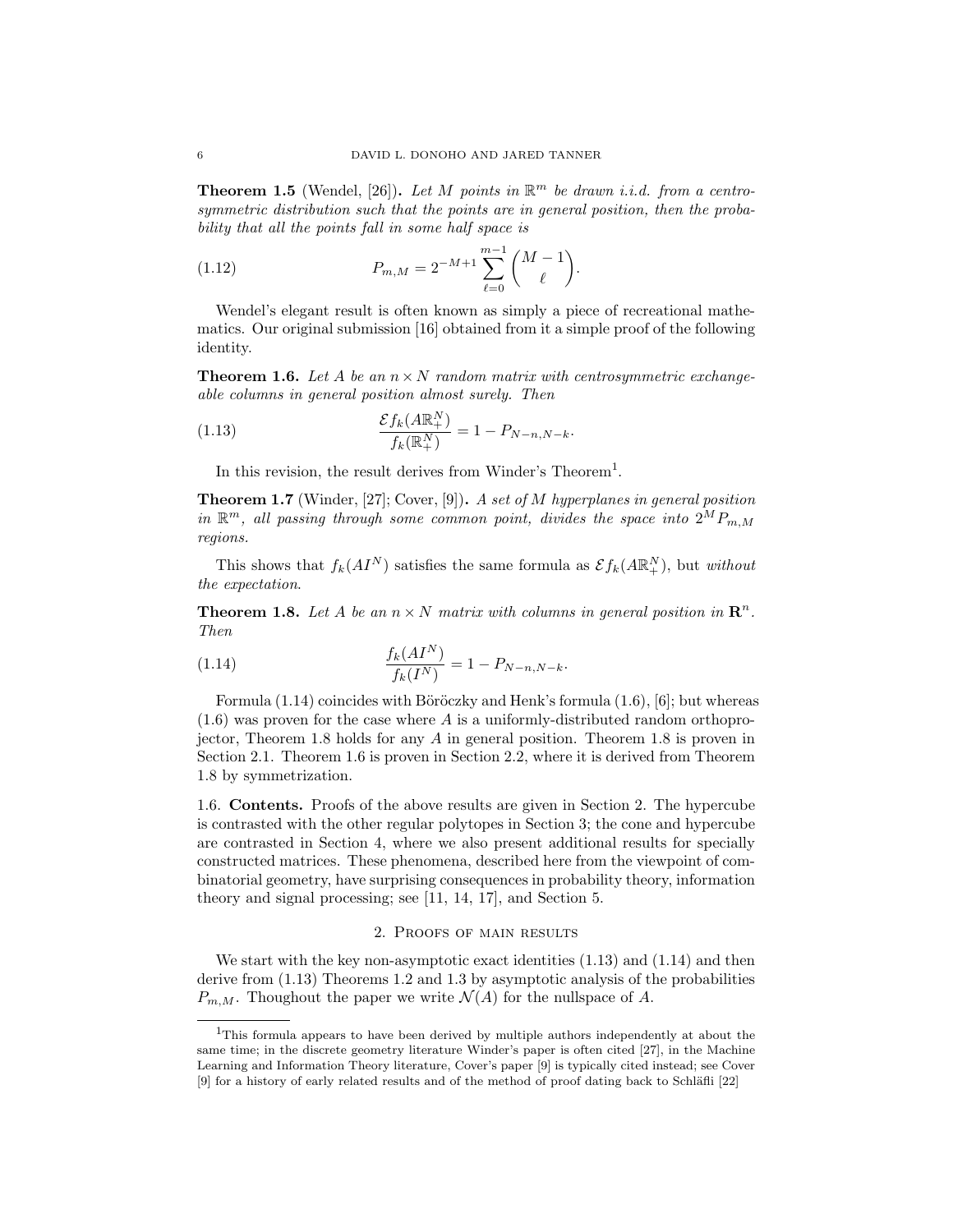2.1. Proof of Theorem 1.8. For convenience, in this section we let  $I^N$  denote the hypercube  $[-1, 1]^N$ . Each k-face F of  $I^N$  is a set of vectors with  $N - k$  particular coordinates taking fixed, specific values, namely for each particular coordinate a specific choice from the endpoints  $\{-1,1\}^{N-k}$  applies for every member in the face. Within each face the remaining  $k$  coordinate values may vary throughout the range  $[-1, 1]^{k}$ .

Let Q be a polyhedron (polytope or polyhedral cone) in  $\mathbb{R}^N$  and  $x_0 \in Q$ . The vector v is a *feasible direction* for Q at  $x_0$  if  $x_0 + tv \in Q$  for all sufficiently small  $t > 0$ . Let  $F\text{eas}_{x_0}(Q)$  denote the cone of all feasible directions for  $Q$  at  $x_0$ .

**Lemma 2.1.** Let F be a k-face of the polytope or polyhedral cone Q and let  $x_0$  be a vector in relint(F). For an  $n \times N$  matrix A in general position the following are equivalent:

$$
(Survive(A, F, Q)): \tAF is a k-face of AQ,(Transverse(A, x0, Q)): \t N(A) \cap Feas_{x0}(Q) = \{0\}.
$$

A proof of Lemma 2.1 is given in [24, pp. 329].

Each face F of  $I^N$  can be identified with its centroid  $x_F$ ; this is a vector in  $\mathbb{R}^N$ with k of its coordinates = 0 and  $N - k$  entries taking the value  $\sigma_F \in \{-1, 1\}^{N-k}$ . We speak of  $supp(F)$ , the *support* of F; it is the set of indices of coordinates which vary among members of the face and  $\sigma_F$ , the *sign pattern* of F as the common sign pattern of the coordinates which do not vary among members of the face and so are outside the support. Thus, for example, if  $F$  is the set of all vectors with  $-1 \leq x(1), \ldots x(k) \leq 1$  and  $x(k+1) = \cdots = x(N) = 1$ ,  $supp(F) = \{1, \ldots, k\}$  and  $\sigma_F = (1, \ldots, 1).$ 

For each whole number m, let  $[m] := \{1, \ldots, m\}$ . For an index set  $J \subset [N]$  of cardinality k, let  $\mathcal{F}(J)$  denote the collection of all k-faces F with  $supp(F) = J$ . There are of course  $2^{N-k}$  such faces; they differ in the choice of  $\sigma_F$ .

**Lemma 2.2.** Let A be an  $n \times N$  matrix with  $n \times N$  and columns are in general position in  $\mathbb{R}^n$ . Then

 $Card_{F \in \mathcal{F}([k])}\{(Survive(A, F, I^N)) \text{ does not hold}\} = 2^{N-k}P_{N-n,N-k}.$ 

*Proof.* Let  $Feas_{x_F}(I^N)$  denote the cone of feasible directions for  $I^N$  at  $x_F$ . The collection of such cones associated to a common support is a cover of  $\mathbb{R}^N$ :

(2.1) 
$$
\bigcup_{F \in \mathcal{F}([k])} Feas_{x_F}(I^N) = \mathbf{R}^N;
$$

moreover, the terms appearing in the union have pairwise disjoint interiors. If  $F, G$ are distinct members of  $\mathcal{F}([k])$  then

(2.2) 
$$
int(Feas_{x_F}(I^N)) \cap int(Feas_{x_G}(I^N) = \emptyset;
$$

roughly speaking, the collection of feasible cones associated to  $\mathcal{F}([k])$  forms a partition of the space  $\mathbf{R}^{N}$ .

Define hyperplanes  $H_j = \{x : x(j) = 0\}$ ; the hyperplanes  $\{H_j : j = k+1, \ldots, N\}$ , where the index avoids the support set  $[k]$ , also induce a partiton of  $\mathbb{R}^N$ ; it is the same as the one induced by the above cones.

Set now  $m = N - n$ ; by general position,  $\mathcal{N}(A) \cong \mathbb{R}^m$ . Set  $M = N - k$  and define

$$
\mathcal{H}_j = H_{k+j} \cap \mathcal{N}(A), \qquad j = 1, \dots, M.
$$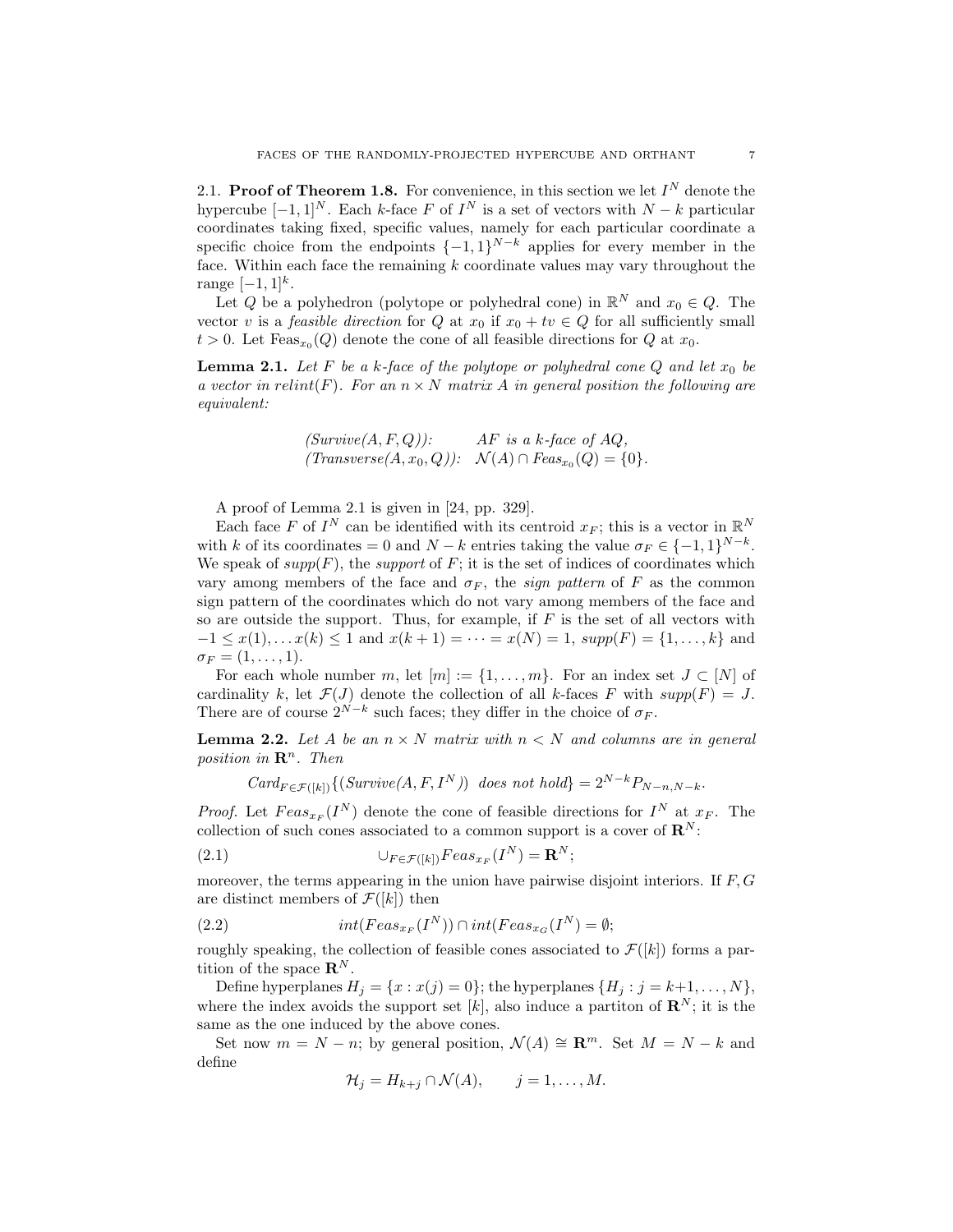Since  $\mathcal{N}(A)$  is in general position, these are relative hyperplanes of  $\mathcal{N}(A) \cong \mathbb{R}^m$ . Thus, up to linear isomorphism,  $\{\mathcal{H}_j : j = 1, ..., M\}$  is a collection of hyperplanes in general position in  $\mathbb{R}^m$ ; these hyperplanes intersect in the common point 0. Winder's Theorem 1.7, tells us that  $\mathbb{R}^m$  is partitioned by M hyperplanes into  $2^M P_{m,M}$  regions.

Correspondingly  $\mathcal{N}(A)$  is partitioned into  $2^{N-k}P_{N-n,N-k}$  regions. The relative interior of each such region in  $\mathcal{N}(A)$  belongs to the interior of exactly one cone  $Feas_{x_F}(I^N) \subset \mathbf{R}^N$  (by (2.2) and (2.1)). That cone specifies exactly one k-face F for which (Transverse $(A, x_F, I^N)$ ) does not hold. Equivalently, (Survive $(A, F, I^N)$ ) does not hold.  $\square$ 

Theorem 1.8 follows from Lemmas 2.1 and 2.2 by noting that the set of all k-faces of  $I^N$  can be partitioned cleanly by specifying one of the  $\binom{N}{k}$  k-element subsets  $J \subset [N]$ ,  $card(J) = k$ , and then considering  $\mathcal{F}(J)$ . In combinatorics one denotes by  $\begin{bmatrix} N \\ k \end{bmatrix}$  the collection of different k-element subsets of  $[N]$ . Thus we have the disjoint union

$$
\mathcal{F}_k(I^N) = \biguplus \{ \mathcal{F}(J) : J \in \begin{bmatrix} N \\ k \end{bmatrix} \}.
$$

Hence,

$$
f_k(I^N) - f_k(AI^N) := \text{Card}_{F \in \mathcal{F}_k(I^N)} \{ (\text{Survive}(A, F, I^N)) \text{ does not hold} \}
$$
  
(2.3)  

$$
= \sum_{J \in \binom{N}{k}} \text{Card}_{F \in \mathcal{F}(J)} \{ (\text{Survive}(A, F, I^N)) \text{ does not hold} \}
$$

$$
= \binom{N}{k} \cdot 2^{N-k} P_{N-n, N-k}.
$$

2.2. Proof of Theorem 1.6. In the original submission of this manuscript, we proved (1.13) using Wendel's Theorem and then derived (1.14) from it, by an averaging argument. Prompted by a referee, in this revision, we go in the opposite direction, having first proved Theorem 1.8 using Winder's Theorem, we now derive (1.13) from Theorem 1.8 by symmetrization.

We start with the following observation on the expected number of k-faces of  $\mathbb{R}^N_+$  .

(2.4) 
$$
\frac{\mathcal{E}f_k(A\mathbb{R}^N_+)}{f_k(\mathbb{R}^N_+)} = \text{Ave}_F \left[ \text{Prob}\{AF \text{ is a } k\text{-face of } A\mathbb{R}^N_+ \} \right].
$$

Here Ave<sub>F</sub> denotes "the arithmetic mean over all k-faces of  $A\mathbb{R}^N_+$ ."

In this section, it is convenient to let  $I^N = [0,1]^N$ . This choice does not affect face counts. With this representation of  $I^N$ , it becomes true that, the 'lower kfaces' of  $I^N$  are in one-one correspondence with the k-faces of  $\mathbb{R}^N_+$ . Namely, if, in the previous subsection's notation, F is a k-face of  $I^N$  with  $\sigma_F > 0$  then the cone  $pos(F)$  is a k-face of  $\mathbb{R}^N_+$ . Adopt now the notational convention that within the proof, for a lower face F of  $I^N$ , then  $\tilde{F} = pos(F)$  denotes the corresponding face of  $\mathbb{R}^N_+$ . We observe that for a vector  $x_0$  with nonnegative coordinates all strictly less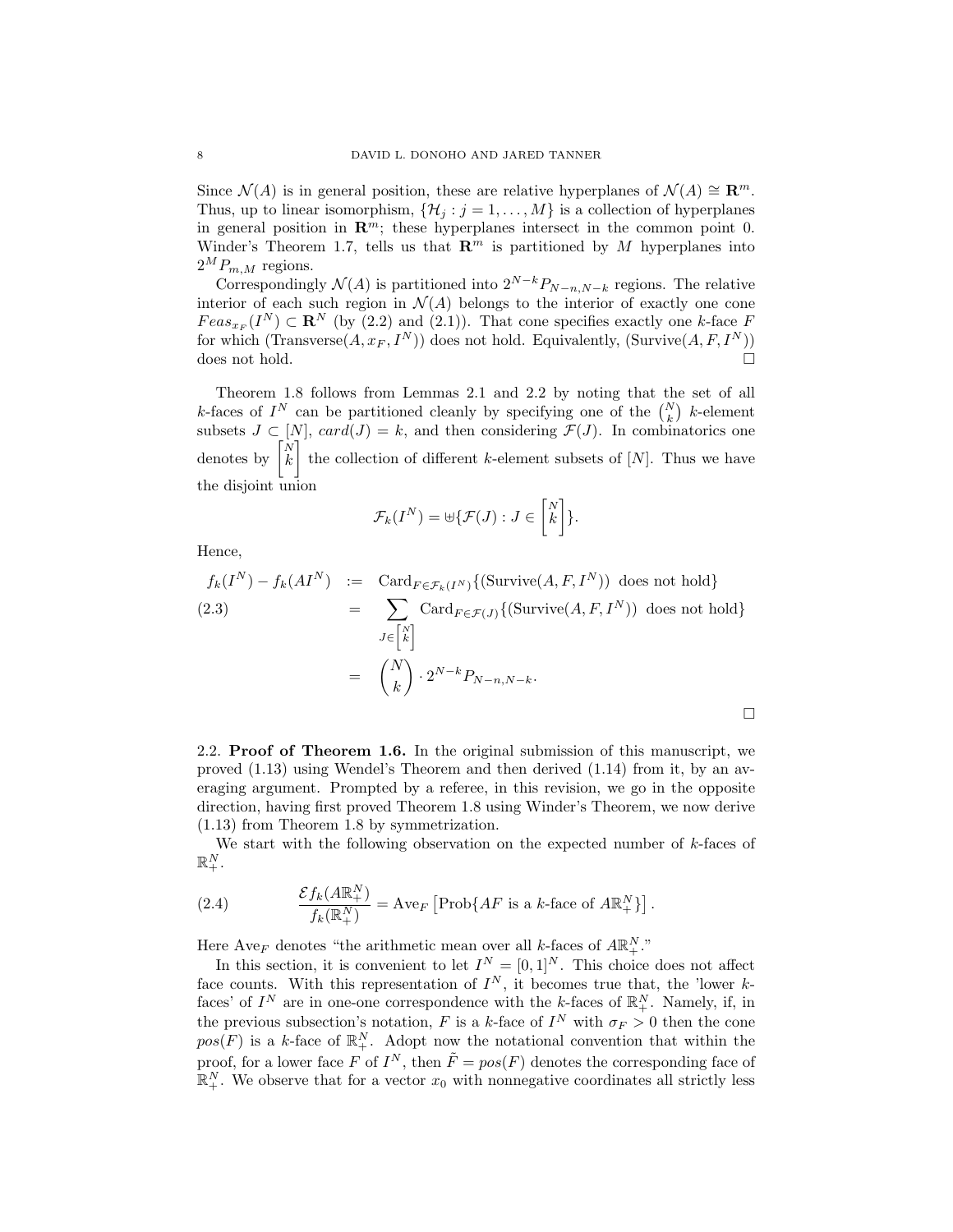than 1, we have

(2.5) 
$$
Feas_{x_0}(\mathbb{R}^N_+) = Feas_{x_0}(I^N).
$$

Combining this with Lemma 2.1 applied once to  $I^N$  and once to  $\mathbb{R}^N_+$  we see, that if A is a matrix with columns in general position, and F is a lower face of  $I^N$ ,

$$
Prob\{A\tilde{F} \text{ is a } k\text{-face of } A\mathbb{R}^N_+\} = Prob\{AF \text{ is a } k\text{-face of } AI^N\}.
$$

Now the face counts for the projected hypercube obey:

(2.6) 
$$
\frac{\mathcal{E}f_k(A\mathbb{R}^N_+)}{f_k(\mathbb{R}^N_+)} = \text{Ave}_F \left[ \text{Prob}\{AF \text{ is a } k\text{-face of } AI^N \} \right].
$$

Here Ave<sub>F</sub> denotes "the arithmetic mean over all k-faces of  $AI<sup>N</sup>$ ."

Definition 2.3 (Centrosymmetric Exchangeable Columns). Let A be a random n by N matrix such that for each signed permutation matrix  $\Pi$ , and for every measurable set  $\Omega$ ,

$$
Prob\{A \in \Omega\} = Prob\{A\Pi \in \Omega\}
$$

Then we say that A has *centrosymmetric* exchangeable columns.

Below we assume without loss of generality that  $A$  has centrosymmetric exchangeable columns. Then all  $k$ -faces of  $\mathbb{R}^N_+$  become statistically equivalent:

$$
Prob\{AF \text{ is a } k\text{-face of } A\mathbb{R}^N_+\} = Prob\{AG \text{ is a } k\text{-face of } A\mathbb{R}^N_+\}
$$

for each distinct  $F, G$  in  $\mathcal{F}_k(\mathbb{R}^N_+)$ ; indeed, there is always a permutation  $\Pi$  for which G is the image of F under  $\Pi: G = \Pi F$ , and the probabilities are  $\Pi$ -invariant. Then (2.4) becomes: let F be a fixed k-face of  $\mathbb{R}^N_+$ ; then

(2.7) 
$$
\frac{\mathcal{E}f_k(A\mathbb{R}^N_+)}{f_k(\mathbb{R}^N_+)} = \text{Prob}\{AF \text{ is a } k\text{-face of } A\mathbb{R}^N_+\}.
$$

Similarly, all k-faces of  $I^N$  become statistically equivalent, indeed, there is always a signed permutation  $\Pi$  for which G is the image of F under  $\Pi$ :  $G = \Pi F$ , and the probabilities are II-invariant. Hence (2.6) becomes: let F be a fixed k-face of  $I^N$ ; then

(2.8) 
$$
\frac{\mathcal{E}f_k(AI^N)}{f_k(I^N)} = \text{Prob}\{AF \text{ is a } k\text{-face of } AI^N\}.
$$

Combining these displays with  $(1.14)$  implies  $(1.13)$ .

2.3. Some Generalities about Binomial Probabilities. The probability 
$$
P_{m,M}
$$
 has a classical interpretation: it gives the probability of at most  $m-1$  heads in  $M-1$  tosses of a fair coin. The usual Normal approximation to the binomial tells us that

$$
P_{m,M} \approx \Phi\left(\frac{(m-1) - (M-1)/2}{\sqrt{(M-1)/4}}\right),
$$

with  $\Phi$  the usual standard normal distribution function  $\Phi(x) = \int_{-\infty}^{x} e^{-y^2/2} dy/\sqrt{2\pi}$ ; here the approximation symbol  $\approx$  can be made precise using standard limit theorems, eg. appropriate for small or large deviations. In this expression, the approximating normal has mean  $(M-1)/2$  and standard deviation  $\sqrt{(M-1)/4}$ . There are three regimes of interest, for large m, M, and three behaviors for  $P_{m,M}$ .

• Lower Tail:  $m \ll M/2 - \sqrt{M/4}$ .  $P_{m,M} \approx 0$ .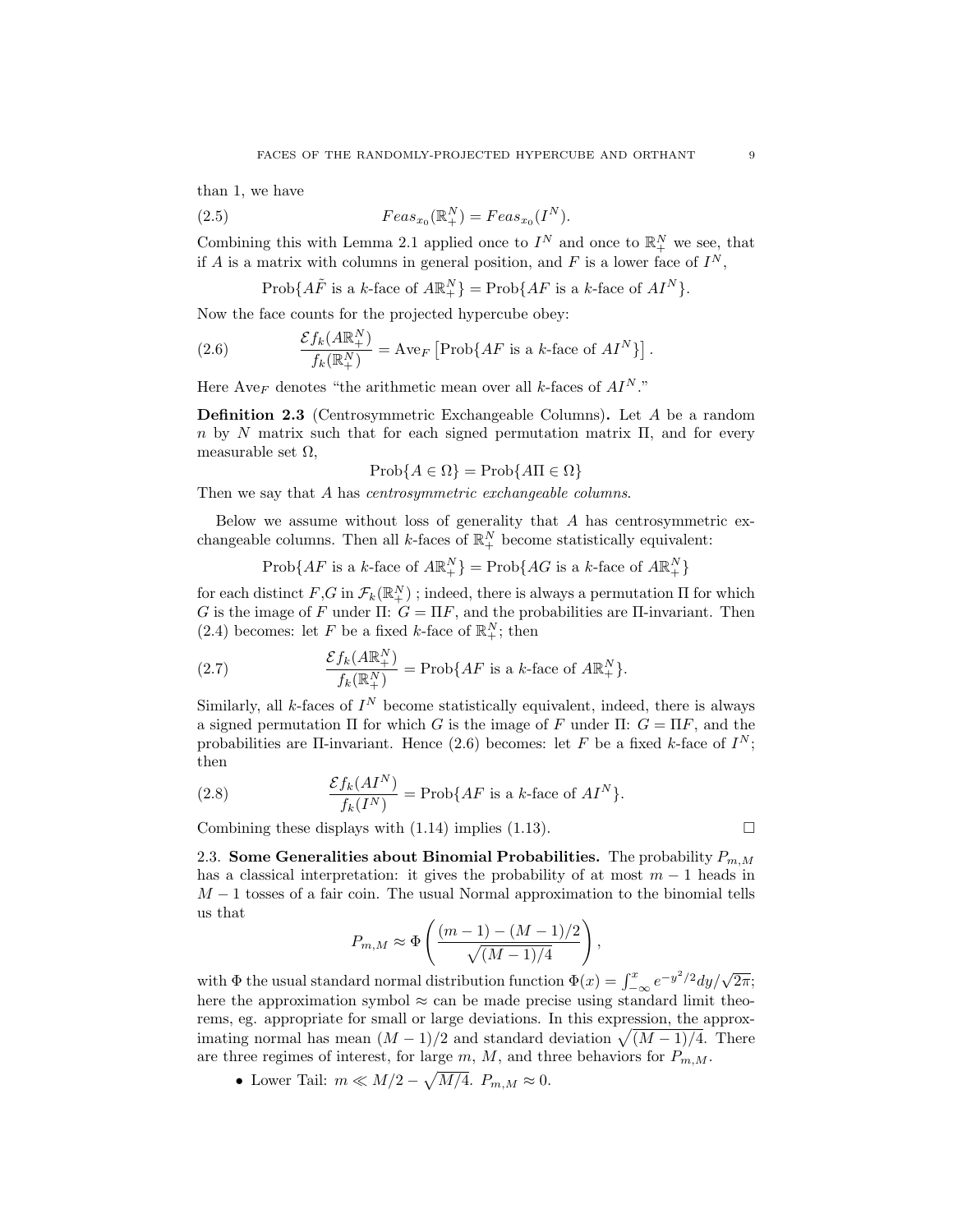- Middle:  $m \approx M/2$ .  $P_{m,M} \in (0,1)$ .
- Upper Tail:  $m \gg M/2 + \sqrt{M/4}$ .  $P_{m,M} \approx 1$ .

2.4. **Proof of Theorem 1.2.** Using the correspondence  $N - n \leftrightarrow m$ ,  $N - k \leftrightarrow M$ , and the connection to Wendel's theorem, we have three regimes of interest:

- $N-n \ll (N-k)/2$
- $N n \approx (N k)/2$
- $N n \gg (N k)/2$

In the proportional-dimensional framework, the above discussion translates into three separate regimes, and separate behaviors we expect to be true:

- Case 1:  $\rho < \rho_W(\delta; \mathbb{R}_+)$ .  $P_{N_n-n,N_n-k_n} \to 0$ .
- Case 2:  $\rho = \rho_W(\delta; \mathbb{R}_+)$ .  $P_{N_n-n, N_n-k_n} \in (0, 1)$ .
- Case  $3 \rho > \rho_W(\delta; \mathbb{R}_+).$   $P_{N_n-n, N_n-k_n} \to 1.$

Case 2 is trivially true, but it has no role in the statement of Theorem 1.2. Cases 1 and 3 correspond exactly to the two parts of (1.7) that we must prove.

To prove Cases 1 and 3, we need an upper bound deriving from standard largedeviations analysis of the lower tail of the binomial.

Lemma 2.4. Let  $N - n < (N - k)/2$ .

(2.9) 
$$
P_{N-n,N-k} \leq n^{3/2} \exp\left(N\psi_W^{\mathbb{R}_+}\left(\frac{n}{N},\frac{k}{n}\right)\right),
$$

where the exponent is defined as

(2.10) 
$$
\psi_W^{\mathbb{R}_+}(\delta,\rho) := H(\delta) + \delta H(\rho) - H(\rho\delta) - (1-\rho\delta)\log 2,
$$

with  $H(\cdot)$  the Shannon Entropy (1.9).

**Proof.** Upperbounding the sum in  $P_{N-n,N-k}$  by  $N-n-1$  times  $\binom{N-k-1}{N-n}$  we arrive at

(2.11) 
$$
P_{N-n,N-k} \le 2^{N-k-1} \frac{n-k}{N-k} \cdot (N-k+1) \binom{N}{n} \binom{n}{k} \binom{N}{k}^{-1}.
$$

We can bound  $\binom{m}{\gamma \cdot m}$  for  $\gamma < 1$  using the Shannon entropy (1.9):

(2.12) 
$$
c_1 n^{-1/2} e^{mH(\gamma)} \leq {m \choose \gamma \cdot m} \leq c_2 e^{mH(\gamma)},
$$

where  $c_1 := \frac{16}{25} \sqrt{2/\pi}, c_2 := 5/4$  $\overline{2\pi}$ . Recalling the definition of  $\psi_W^{\mathbb{R}_+}$ , we obtain  $(2.9)$ .

We will now consider Cases 1 and 3, and prove the corresponding conclusion.

**Case 1:**  $\rho < \rho_W(\delta; \mathbb{R}_+)$ . The threshold function  $\rho_W(\delta; \mathbb{R}_+)$  is the location of the lowest zero crossing  $\psi_W^{\mathbb{R}_+}(\delta,\rho)$  as a function of  $\rho$  for  $\delta$  fixed; i.e.

$$
\rho_W(\delta; \mathbb{R}_+) = \inf \{ \rho : \psi_W^{\mathbb{R}_+}(\delta, \rho) \ge 0 \}.
$$

Thus for any  $\rho$  strictly below  $\rho_W(\delta; \mathbb{R}_+)$ , the exponent  $\psi_W^{\mathbb{R}_+}(\delta, \rho)$  is strictly negative. Lemma 2.4 thus implies that  $P_{N_n-n,N_n-k_n} \to 0$  as  $n \to \infty$ .

**Case 3:**  $\rho > \rho_W(\delta; \mathbb{R}_+)$ . Binomial probabilities have a standard symmetry (relabel every 'head' outcome as a 'tail', and vice versa). It follows that  $P_{m,M}$  =  $1-P_{M-m,M}$ . We have  $P_{N-k,N-n} = 1-P_{N-k,n-k}$ . In this case  $N-n > (N-k)/2$ , so Lemma 2.4 tells us that  $P_{N-k,n-k} \to 0$  as  $n \to \infty$ ; we conclude  $P_{N-k,N-n} \to 1$ as  $n \to \infty$ .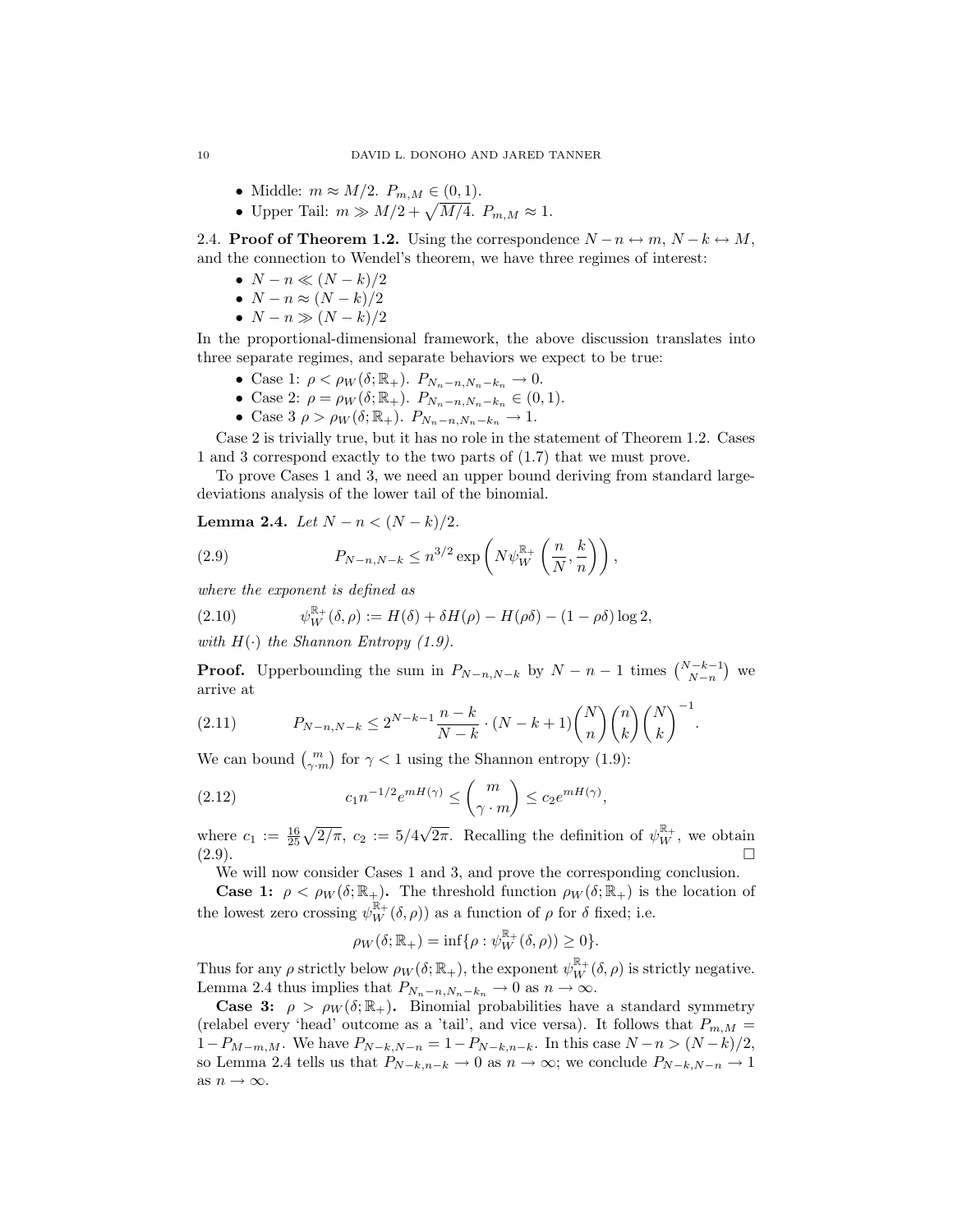

FIGURE 2.1. Exponent for the weak phase transition,  $\psi_W^{\mathbb{R}_+}(\rho,\delta)$ , (2.10), which has its zero level curve at  $\rho_W(\delta; \mathbb{R}_+)$ , equation (1.3). The projected hypercube has the same weak phase transition and exponent  $\psi_W^I \equiv \psi_W^{\mathbb{R}_+}.$ 

2.5. **Proof of Theorem 1.3.**  $P_{N-n,N-k}$  is the probability that one fixed k-dimensional face F of  $\mathbb{R}^N_+$  generates a k-face  $AF$  of  $AR^N_+$ . The probability that some kdimensional face generates a k-face can be upperbounded, using Boole's inequality, by  $f_k(\mathbb{R}^N_+) \cdot P_{N-n,N-k}.$ 

From (2.12), (2.9), and  $f_k(\mathbb{R}^N_+) = {N \choose k}$  we have

$$
f_k(\mathbb{R}_+^N) \cdot P_{N-n,N-k} \le n^{3/2} \exp(N\psi_S^{\mathbb{R}_+}(\delta_n, \rho_n)),
$$

where  $\psi_S^{\mathbb{R}_+}$  was defined earlier in (1.10), as

(2.13) 
$$
\psi_S^{\mathbb{R}_+}(\delta,\rho) := H(\delta) + \delta H(\rho) - (1-\rho\delta)\log 2.
$$

Recall that for  $\delta \geq 1/2$ ,  $\rho_S(\delta; \mathbb{R}_+)$  is the location of the lowest zero crossing of  $\psi_S^{\mathbb{R}_+}$ as a function of  $\rho$  for  $\delta$  fixed; i.e.

$$
\psi_S^{\mathbb{R}_+}(\delta; \mathbb{R}_+) = \inf \{ \rho : \psi_S^{\mathbb{R}_+}(\delta, \rho) \geq 0 \}.
$$

For any  $\rho < \rho_S(\delta; \mathbb{R}_+)$  we have  $\psi_S^{\mathbb{R}_+}(\delta, \rho) < 0$  and as a result (1.11) follows.

## 3. Contrasting the Hypercube with Other Polytopes

The theorems in Section 1 contrast strongly with existing results for other polytopes.

3.1. Non-Existence of Weak Thresholds at  $\delta < 1/2$ . Theorem 1.1 identifies a region of the phase diagram  $(\delta = \frac{n}{N}, \rho = \frac{k}{N})$  where the typical random zonotope has nearly as many k-faces as its generating hypercube; in particular, if  $n < N/2$ , it has many fewer k-faces than the hypercube, for every k. This behavior at  $\delta =$  $n/N < 1/2$  is quite different from the behavior seen for random projections of the simplex and the cross-polytope at small  $\delta$ . Those polytopes have  $f_k(AQ) \approx f_k(Q)$ for quite a large range of k even at relatively small values of  $\delta$ , [17] shows we can have  $k \sim n/(2\log(\delta^{-1}))$  for small  $\delta$  at both of those polytopes while we could not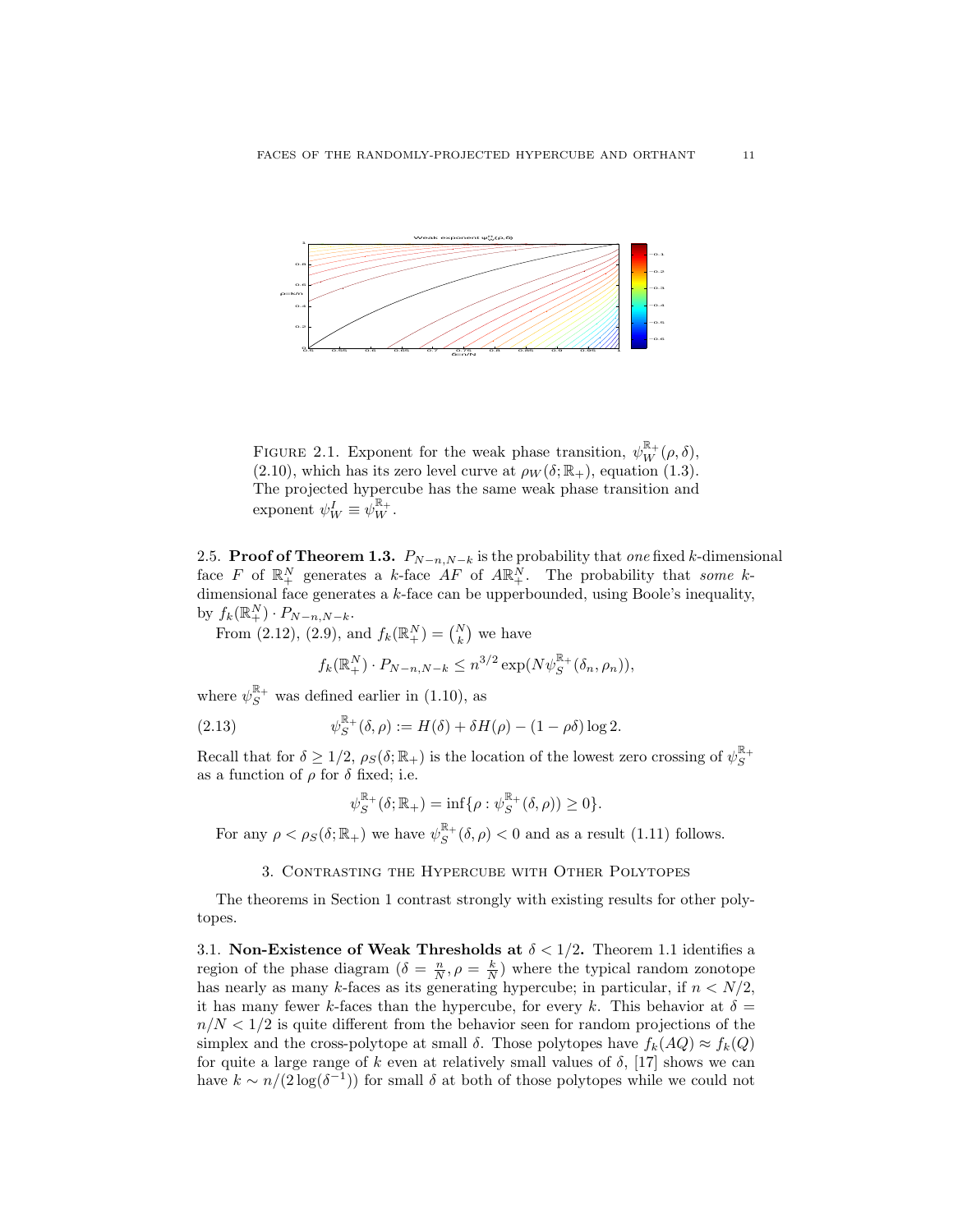have even  $k = 1$  at the hypercube for such small  $\delta$ ; see also the visual evidence in Figure 3.1.



FIGURE 3.1. Weak thresholds for the simplex,  $\rho_W(\delta;T)$  (blackdash), and cross-polytope,  $\rho_W(\delta; C)$  (black-solid). Consider sequences obeying the proportional-dimensional asymptotic with parameters δ, ρ. For  $(δ, ρ)$  below these curves, and for large *n*, each projected polytope has nearly as many k-faces as its generator; above these curves the projected polytope has noticeably fewer. Strong thresholds for the simplex,  $\rho_S(\delta; T)$  (blue-dash), and crosspolytope,  $\rho_S(\delta; C)$  (blue-solid). For  $(\delta, \rho)$  below these curves, and for large  $n$ , each projected polytope and its generator typically have exactly the same number of  $k$ -faces.

3.2. Non-Existence of Strong Thresholds for Hypercube. Lemma 1.4 shows that projected zonotopes always have strictly fewer k-faces than their generators  $f_k(AI^N) < f_k(I^N)$ , for every  $n < N$ . This is again quite different from the situation with the simplex and the cross-polytope, where we can even have  $n \ll N$  and still find k for which  $f_k(AQ) = f_k(Q)$ , [17], roughly  $k \sim n/(2e \log(\delta^{-1}))$ ; again see visual evidence in Figure 3.1.

3.3. Universality of weak phase transitions. Theorem 1.1 holds for any  $A$  in general position.

In proving weak and strong threshold results for the simplex and cross-polytope, we required A to either be a random ortho-projector or to have Gaussian i.i.d. entries. Thus, what we proved for those families of regular polytopes applies to a much more limited range of matrix ensembles than for hypercubes.

#### 4. Contrasting the Cone with the Hypercube

4.1. Universality of weak phase transitions. For Theorem 1.2 A can be sampled from any ensemble of random matrices invariant under right multiplication by signed permutations. The result is thus universal across a wide class of matrix ensembles.

In proving weak and strong threshold results for the simplex and cross-polytope, we required A to either be a random ortho-projector or to have Gaussian i.i.d.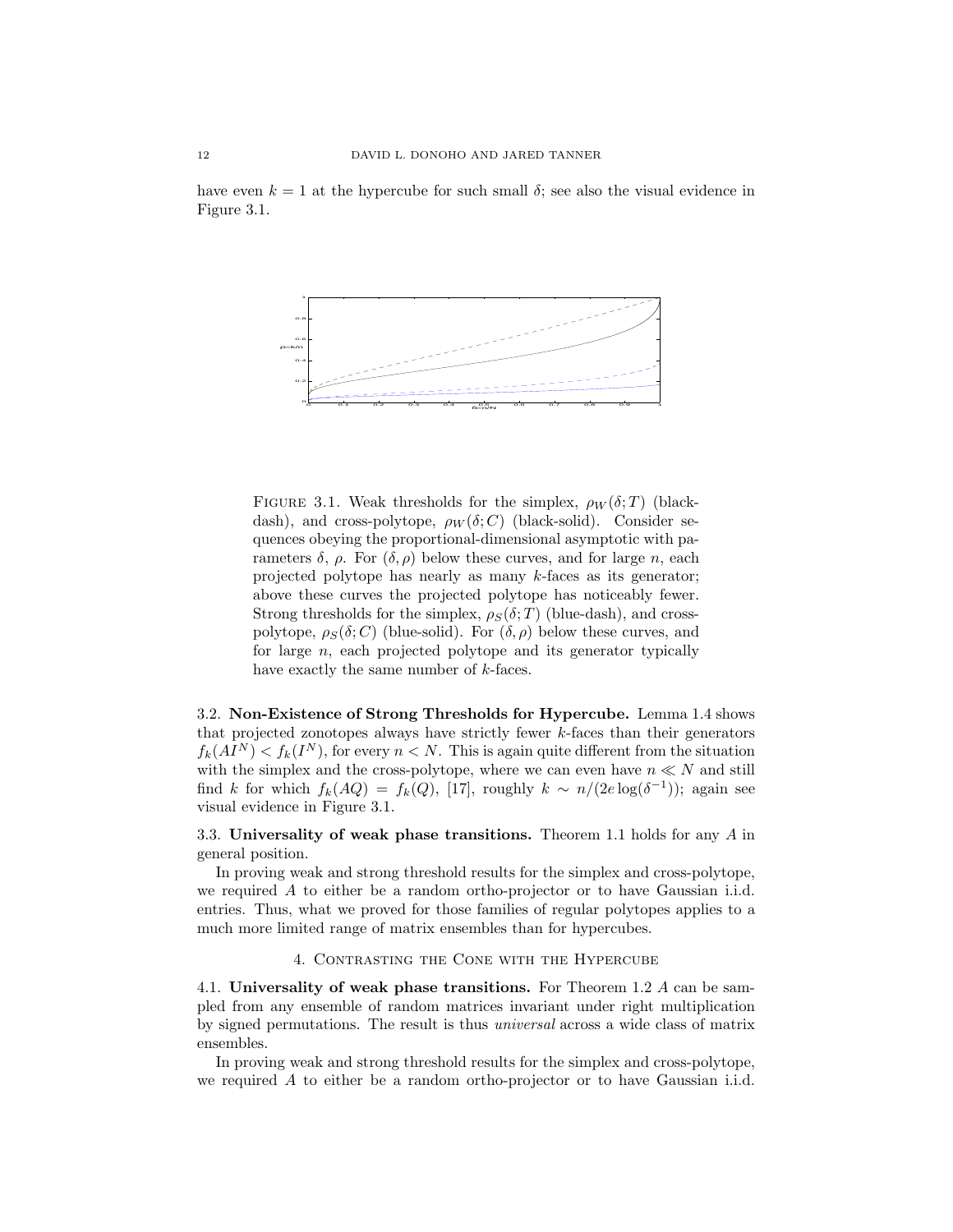entries. Thus, what we proved for those families of regular polytopes applies to a much more limited range of matrix ensembles than for the orthant.

Our empirical studies suggest that the same ensembles of matrices which 'work' for the orthant weak threshold also 'work' for the simplex and cross-polytope thresholds. It seems to us that the universality across matrix ensembles proven here may point to a much larger phenomenon, valid also for other polytope families; however, this universality class is far more restrictive than is the case for the hypercube. For our empirical studies see [18].

The weak threshold for the orthant depends very much more delicately on details about A than do the hypercube thresholds; unlike  $f_k(I^N)$ ,  $f_k(A\mathbb{R}^N_+)$  is not the same number for all A in general position. It makes a substantial difference to the results if the matrix A is not 'zero-mean'.

4.2. The Low-Frequency Partial Fourier Matrix. Consider the special partial Fourier matrix made only of the *n* lowest frequency entries.

Corollary 4.1. Assume *n* is odd and for  $j = 1, 2, ..., N$  let

(4.1) 
$$
\Omega_{ij} = \begin{cases} \cos\left(\frac{\pi(j-1)(i-1)}{N}\right) & i = 1, 3, 5, ..., n \\ \sin\left(\frac{\pi(j-1)i}{N}\right) & i = 2, 4, 6, ..., n-1. \end{cases}
$$

Then

$$
f_k(\Omega \mathbb{R}^N_+) = f_k(\mathbb{R}^N_+), \quad k = 0, 1, \dots, \frac{1}{2}(n-1).
$$

The result is a corollary of [12, Theorem 3, pp. 56]. The key steps of the proof are included in an extended technical report [16].

This behavior is dramatically different than the case for random A of the type considered so far, and in some sense dramatically better.

Corollary 4.1 is closely connected with the classical question of *neighborliness*. There are famous polytopes which can be generated by projections  $AT^{N-1}$  and have exactly as many k-faces as  $T^{N-1}$  for  $k \leq \lfloor n/2 \rfloor$ . A standard example is provided by the matrix  $\Omega$  defined in (4.1); it obeys  $f_k(\Omega T^{N-1}) = f_k(T^{N-1}), 0 \leq$  $k \leq |n/2|$ . (There is a vast literature touching in some way on the phenomenon  $f_k(\Omega T^{N-1}) = f_k(T^{N-1})$ . In that literature, the polytope  $\Omega T^{N-1}$  is usually called a cyclic polytope, and the columns of  $\Omega$  are called points of the trigonometric moment curve; see standard references [21, 28]).

Hence the matrix  $\Omega$  offers both  $f_k(\Omega T^{N-1}) = f_k(T^{N-1})$  and  $f_k(\Omega \mathbb{R}^N_+) = f_k(\mathbb{R}^N_+)$ for  $0 \leq k \leq \lfloor n/2 \rfloor$ . This is exceptional. For random A of the type discussed in earlier sections, there is a large disparity between the sets of triples  $(k, n, N)$  where  $f_k(AT^{N-1}) = f_k(T^{N-1})$  – this happens for  $k/n < \rho_S(n/N;T)$  – and those where  $f_k(A\mathbb{R}^N_+) = f_k(\mathbb{R}^N_+)$  – this happens for  $k/n < \rho_S(n/N; \mathbb{R}_+)$ . These two strong thresholds are displayed in Figures 3.1 and 1.1 respectively.

Even if we relax our notion of agreement of face counts to weak agreement, the collections of triples where  $f_k(AT^{N-1}) \approx f_k(T^{N-1})$  and  $f_k(A\mathbb{R}^N_+) \approx f_k(\mathbb{R}^N_+)$  are very different, because  $\rho_W(n/N;T)$  and  $\rho_W(n/N;\mathbb{R}_+)$  are so dramatically different, particularly at  $n < N/2$ .

4.3. Adjoining a Row of Ones to A. An important feature of the random matrices A studied earlier is orthant symmetry. In particular, the positive orthant plays no distinguished role with respect to these matrices. On the other hand,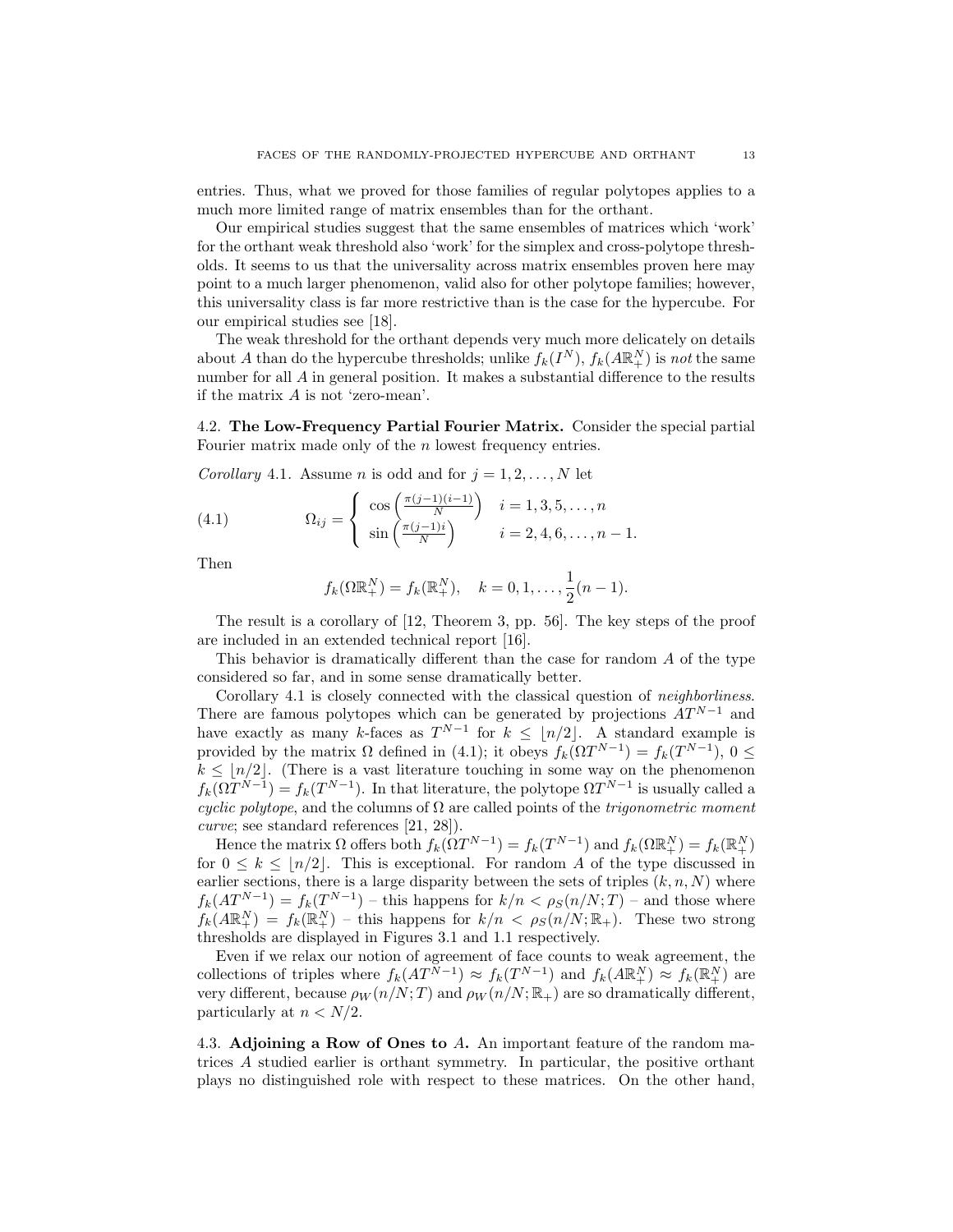the partial Fourier matrix  $\Omega$  constructed in the last subsection contains a row of ones, and thus the positive orthant has a distinguished role to play for this matrix. Moreover, this distinction is crucial; we find empirically that *removing* the row of ones from  $\Omega$  causes the conclusion of Corollary 4.1 to fail drastically.

Conversely, consider the matrix  $A$  obtained by *adjoining* a row of  $N$  ones to some matrix A:

$$
\tilde{A} = \left[ \begin{array}{c} 1 \\ A \end{array} \right].
$$

Adding this row of ones to a random matrix causes a drastic shift in the strong and weak thresholds.

Theorem 4.1. Consider the proportional-dimensional asymptotic framework with parameters  $\delta$ ,  $\rho$  in  $(0, 1)$ . Let the random  $n - 1$  by N matrix A have i.i.d. standard normal entries. Let  $\tilde{A}$  denote the corresponding n by N matrix whose first row is all ones and whose remaining rows are identical to those of A. Then

(4.2) 
$$
\lim_{n \to \infty} \frac{\mathcal{E} f_k(\tilde{A} \mathbb{R}^N_+)}{f_k(\mathbb{R}^N_+)} = \begin{cases} 1, & \rho < \rho_W(\delta, T) \\ < 1, & \rho > \rho_W(\delta, T) \end{cases}.
$$

(4.3) 
$$
\lim_{n \to \infty} P\{f_k(\tilde{A}\mathbb{R}^N_+) = f_k(\mathbb{R}^N_+)\} = \begin{cases} 1, & \rho < \rho_S(\delta, T) \\ 0, & \rho > \rho_S(\delta, T) \end{cases}
$$

Note particularly the mixed form of this relationship. Although the conclusions concern the behavior of faces of the randomly-projected orthant, the thresholds are those that were previously obtained for the randomly-projected simplex.

.

Since there is such a dramatic difference between  $\rho(\delta;T)$  and  $\rho(\delta;\mathbb{R}_+)$ , the single row of ones can fairly be said to have a huge effect. In particular, the region 'below' the simplex weak phase transition  $\rho_W(\delta;T)$  comprises  $\approx 0.5634$  of the  $(\delta, \rho)$  parameter area, and the hypercube weak phase transition  $\rho_W(\delta; I)$  comprises  $1 - \log 2 \approx 0.3069$ .

Theorem 4.1 is an immediate consequence of the following identity.

**Lemma 4.2.** Suppose that the row vector 1 is not in the row span of A. Then

$$
f_k(\tilde{A}\mathbb{R}^N_+) = f_{k-1}(AT^{N-1}), \qquad 0 < k < n.
$$

*Proof.* We observe that there is a natural bijection between k-faces of  $\mathbb{R}^N_+$  and the k–1-faces of  $T^{N-1}$ . The k–1-faces of  $T^{N-1}$  are in bijection with the corresponding support sets of cardinality k: i.e. we can identify with each k-face  $F$  the union  $I$ of all supports of all members of the face. Similarly, to each support set  $I$  of cardinality k there is a unique k-face  $\tilde{F}$  of  $\mathbb{R}^N_+$  consisting of all points in  $\mathbb{R}^N_+$  whose support lies in I. Composing bijections  $F \leftrightarrow I \leftrightarrow \tilde{F}$  we have the bijection  $F \leftrightarrow \tilde{F}$ .

Concretely, let  $x_0$  be a point in the relative interior of some  $k-1$ -face F of  $T^{N-1}$ . Then  $x_0$  has k nonzeros.  $x_0$  is also in the relative interior of the k-face  $\tilde{F}$  of  $\mathbb{R}^N_+$  Conversely, let  $y_0$  be a point in the relative interior of some k-face of  $\mathbb{R}^N_+$ ; then  $x_0 = (1'y_0)^{-1}y_0$  is a point in the relative interior of a  $k-1$ -face of  $T^{N-1}$ .

The last two paragraphs show that for each pair of corresponding faces  $(F, \tilde{F})$ , we may find a point  $x_0$  in both the relative interior of  $\tilde{F}$  and also of the relative interior of  $F$ . For such  $x_0$ ,

$$
F \text{eas}_{x_0}(\mathbb{R}^N_+) = \text{Feas}_{x_0}(T^{N-1}) + \ln(x_0).
$$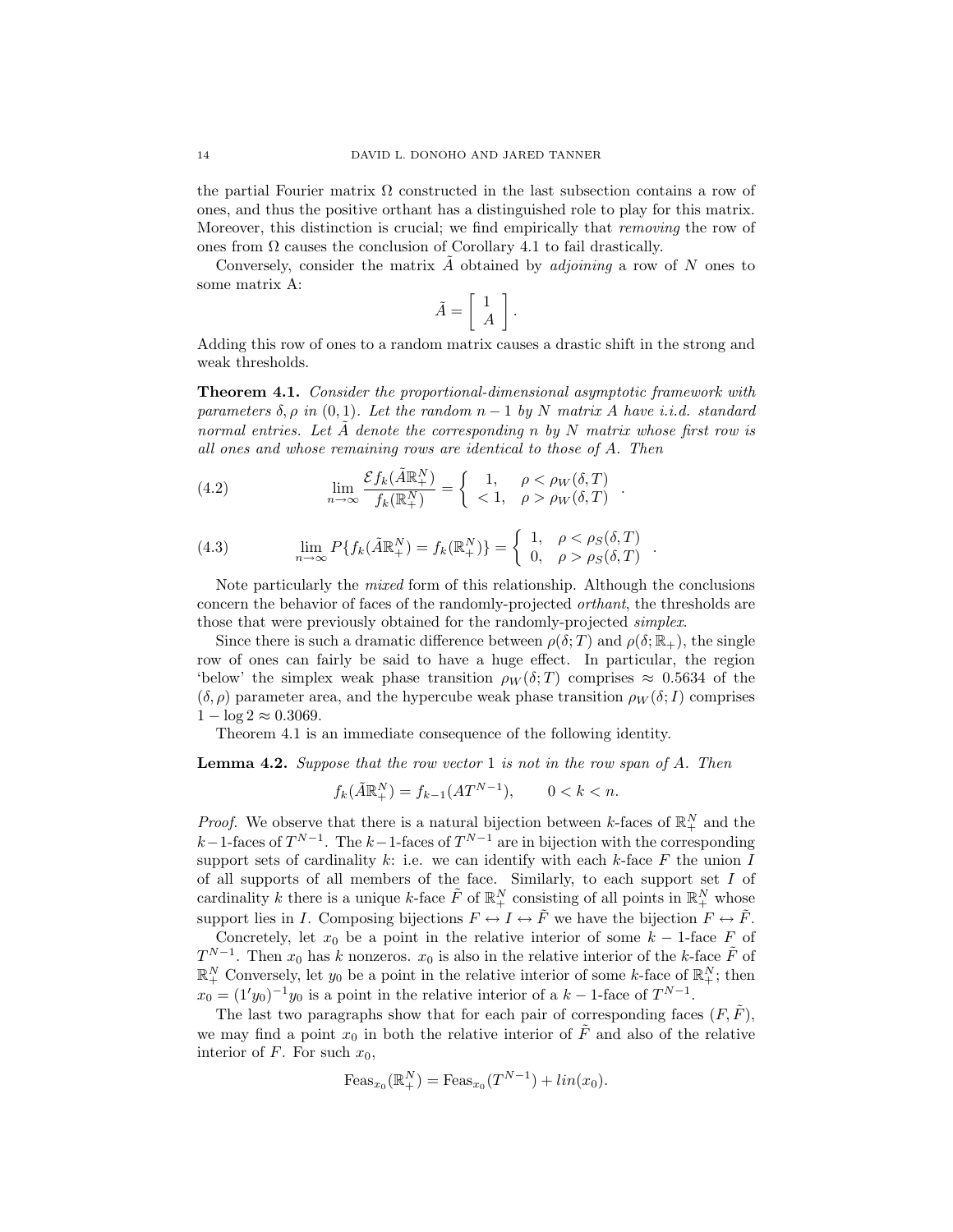Clearly  $\mathcal{N}(A) \cap \text{lin}(x_0) = \{0\}$ , because  $1/x_0 > 0$ . We conclude that the following are equivalent:

 $(\text{Transverse}(A, x_0, T^{N-1})) \quad \mathcal{N}(A) \cap \text{Feas}_{x_0}(T^{N-1}) = \{0\}.$ 

 $(Transverse(\tilde{A}, x_0, \mathbb{R}^N_+)) \qquad \mathcal{N}(\tilde{A}) \cap \mathrm{Feas}_{x_0}(\mathbb{R}^N_+) = \{0\}.$ 

Rephrasing [14], the following are equivalent for  $x_0$  a point in the relative interior of F:

 $(Survive(A, F, T^{N-1}))$  AF is a  $k-1$ -face of  $AT^{N-1}$ ,

 $(\text{Transverse}(A, x_0, T^{N-1})) \quad \mathcal{N}(A) \cap \text{Feas}_{x_0}(T^{N-1}) = \{0\}.$ 

We conclude that for two corresponding faces  $F, \tilde{F}$ , the following are equivalent: (Survive $(A, F, T^{N-1})$ ):  $AF$  is a  $k-1$ -face of  $AT^{N-1}$ ,

(Survive $(\tilde{A}, \tilde{F}, \mathbb{R}^N_+)$ ):  $\tilde{A}\tilde{F}$  is a k-face of  $\tilde{A}\mathbb{R}^N_+$ .

Combining this with the natural bijection  $F \leftrightarrow \tilde{F}$ , the lemma is proved.

### 5. Application: Compressed Sensing

Our face counting results can all be reinterpreted as statements about "simple" solutions of underdetermined systems of linear equations. This reinterpretation allows us to make connections with numerous problems of current interest in signal processing, information theory, and probability. The reinterpretation follows from the two following lemmas, which are restatements of Lemma 2.1 for  $Q = \mathbb{R}^N_+$  and  $Q = I^N$ , rephrasing the notion of (Transverse $(A, x_0, Q)$ ) with the all but linguistically equivalent (Unique $(A, x_0, Q)$ ).

**Lemma 5.1.** Let  $x_0$  be a vector in  $\mathbb{R}^N_+$  with exactly k nonzeros. Let F denote the associated k-face of  $\mathbb{R}^N_+$ . For an  $n \times N$  matrix A, let AF denote the image of F under A and  $b_0 = Ax_0$  the image of  $x_0$  under A. The following are equivalent:

 $(Survive(A, F, \mathbb{R}^N_+))$ : AF is a k-face of  $A\mathbb{R}^N_+$ ,

 $(Unique(A, x_0, \mathbb{R}^N_+))$ : The system  $b_0 = Ax$  has a unique solution in  $\mathbb{R}^N_+$ .

**Lemma 5.2.** Let  $x_0$  be a vector in  $I^N$  with exactly k entries strictly between the bounds  $\{0,1\}$ . Let F denote the associated k-face of  $I^N$ . For an  $n \times N$  matrix A, let AF denote the image of F under A and  $b_0 = Ax_0$  the image of  $x_0$  under A. The following are equivalent:

 $(Survive(A, F, I^N))$ : AF is a k-face of  $AI^N$ ,

 $(Unique(A, x_0, I^N))$ : The system  $b_0 = Ax$  has a unique solution in  $I^N$ .

Note that the systems of linear equations referred to in these lemmas are underdetermined:  $n \leq N$ . Hence these lemmas identify conditions on underdetermined systems of linear equations, such that, when the solutions are known to obey certain constraints, such seemingly weak prior knowledge in fact uniquely determines the solution. The first result can be paraphrased as saying that nonnegativity constraints can be very powerful, if the object is known to have relatively few nonzeros; the second result says that upper and lower bounds can be very powerful, provided many of those bounds are binding.

5.1. Reconstruction Exploiting Nonnegativity Constraints. We wish to reconstruct the unknown x, knowing only the linear measurements  $b = Ax$ , the matrix A, and the constraint  $x \in \mathbb{R}^N_+$ .

Let  $J(x)$  be some function of x. Consider the positivity-constrained variational problem

 $(Pos_J)$  min  $J(x)$  subject to  $b = Ax$ ,  $x \in \mathbb{R}^N_+$ .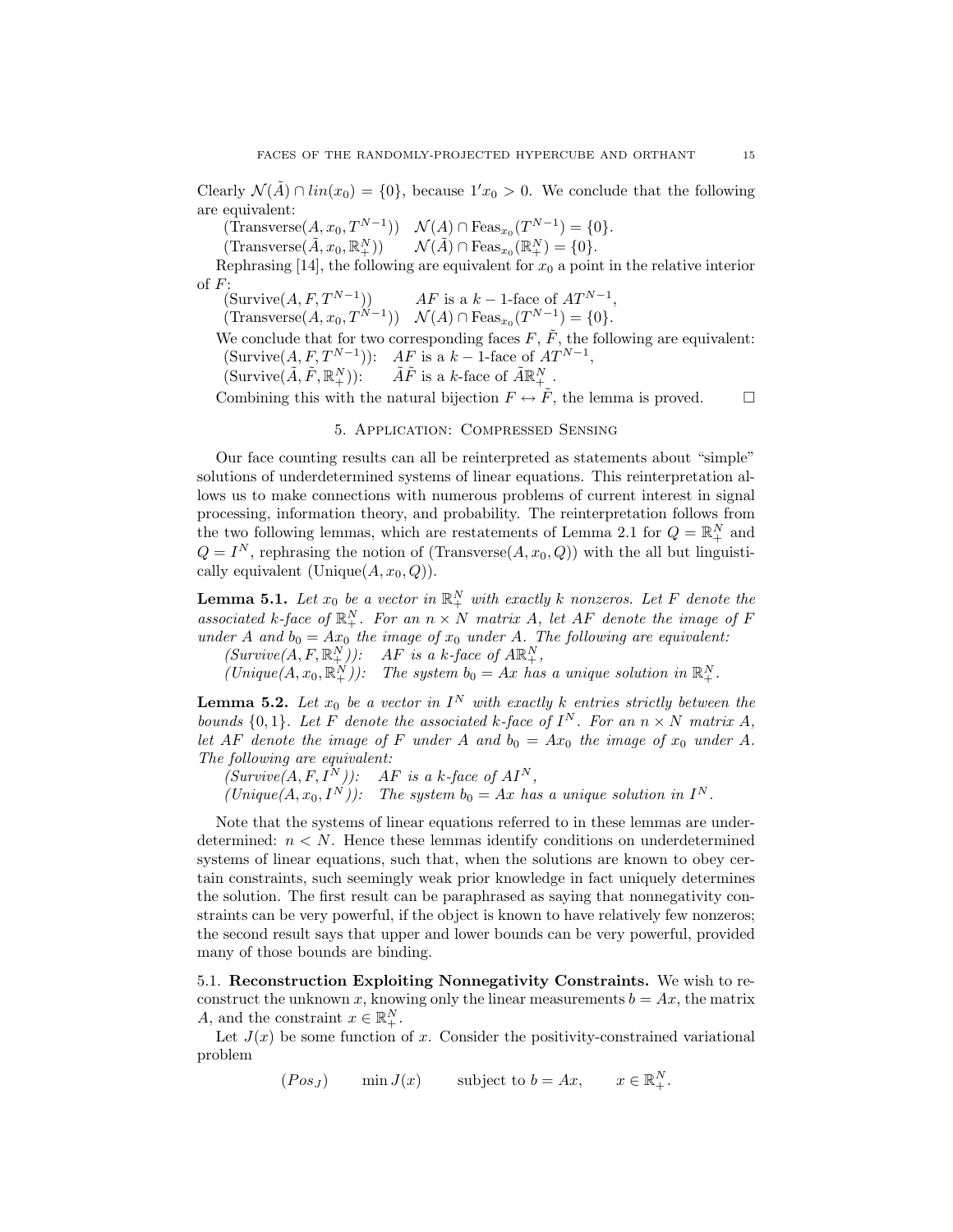Let  $pos_J(b, A)$  denote any solution of the problem instance  $(Pos_J)$  defined by data b and matrix A.

We conclude the following:

Corollary 5.1. Suppose that

$$
f_k(A\mathbb{R}_+^N) = f_k(\mathbb{R}_+^N).
$$

Let  $x_0 \geq 0$  and  $||x_0||_{\ell^0} \leq k$ . For the problem instance defined by  $b = Ax_0$ 

$$
pos_J(b, A) = x_0.
$$

In words: under the given conditions on the face numbers, *any* variational prescription which imposes nonnegativity constraints will correctly recover the k-sparse solution in any problem instance where such a k-sparse solution exists.

Corresponding to this 'strong' statement is a 'weak' statement. Consider the following probability measure on k-sparse problem instances.

- Choose a random subset L of size k from  $\{1, \ldots, N\}$ , by k simple random draws without replacement.
- Set the entries of  $x_0$  not in the selected subset to zero.
- Choose the entries of  $x_0$  in the selected set L from some fixed joint distribution  $\psi_L$  supported in  $(0,1)^k$ .
- Generate the problem instance  $b = Ax_0$ .

We speak of drawing a k-sparse random problem instance at random.

Corollary 5.2. Suppose that for some  $\epsilon \in (0,1)$ ,

$$
f_k(A\mathbb{R}_+^N) \ge (1 - \epsilon) \cdot f_k(\mathbb{R}_+^N).
$$

For  $(b, A)$  a problem instance drawn at random, as above:

$$
Prob\{pos_J(b, A) = x_0\} \ge (1 - \epsilon).
$$

In words: under the given conditions on the face lattice, any variational prescription which imposes nonnegativity constraints will correctly succeed to recover the k-sparse solution in at least a fraction  $(1 - \epsilon)$  of all k-sparse problem instances.

For more discussion, including potential applications, see [14, 12, 19, 7].

5.2. Reconstruction Exploiting Box Constraints. Consider again the problem of reconstruction from measurements  $b = Ax$ , but this time assuming the object x obeys box-constraints:  $0 \leq x(j) \leq 1, 1 \leq j \leq N$ . Define the box-constrained variational problem

 $(Box<sub>J</sub>)$  min  $J(x)$  subject to  $b = Ax$ ,  $0 \le x(j) \le 1$ ,  $j = 1, ..., N$ .

Let  $box_J (b, A)$  denote any solution of the problem instance  $(Box_J)$  defined by data b and matrix A. In this setting, the notion corresponding to 'sparse' is 'simple'. We say that a vector x is  $k$ -simple if at most k of its entries differ from the bounds  ${0,1}.$ 

Consider the following probability measure on problem instances having  $k$ -simple solutions. Recall that  $k$ -simple vectors have all entries equal to 0 or 1 except at  $k$ exceptional locations.

- Choose the subset  $L$  of  $k$  exceptional entries uniformly at random from the set  $\{1, \ldots, N\}$  without replacement;
- Choose the nonexceptional entries to be either 0 or 1 based on tossing a fair coin.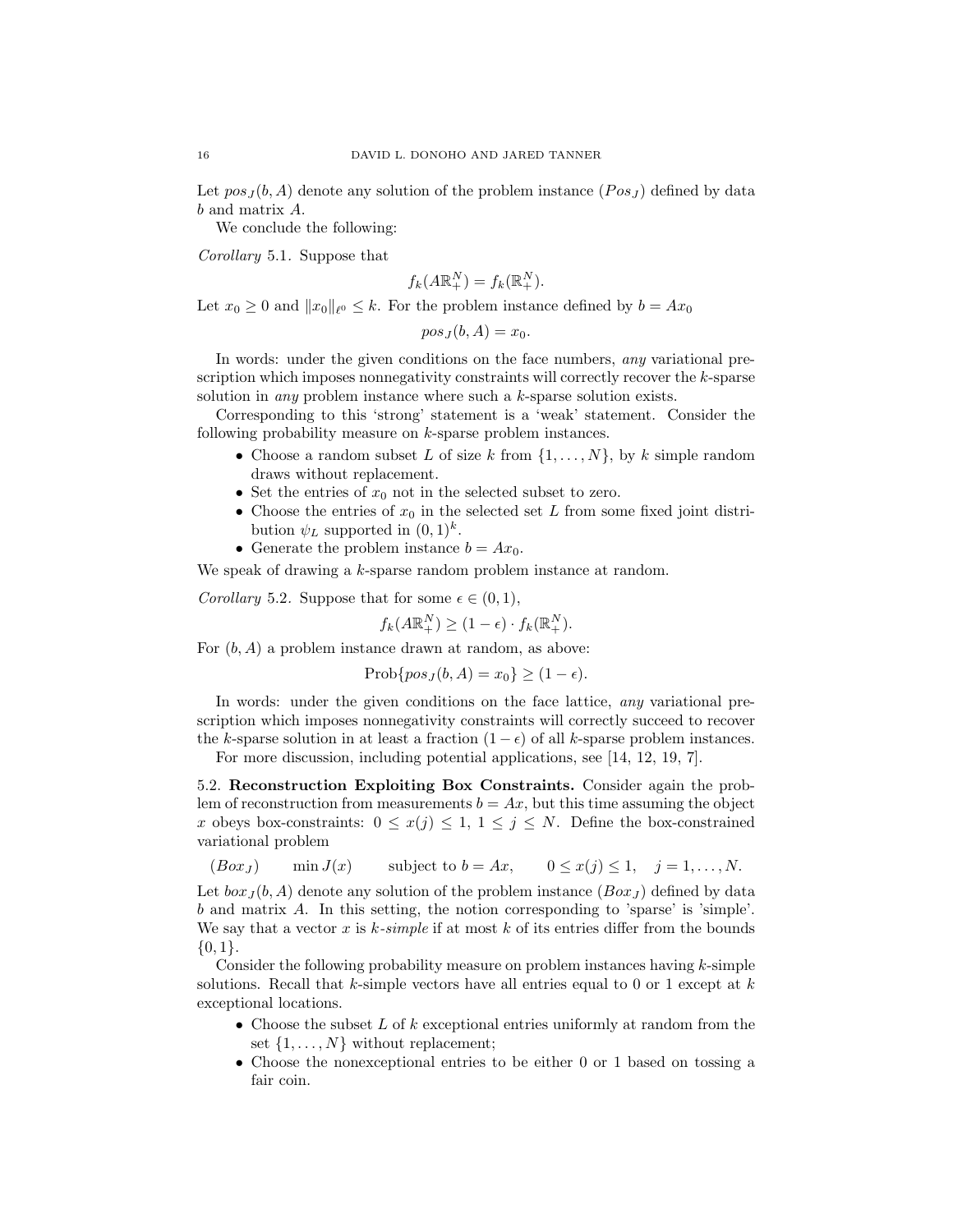- Choose the values of the exceptional  $k$  entries according to a joint probability measure  $\psi_L$  supported in  $(0,1)^k$ .
- Define the problem instance  $b = Ax_0$ .

Corollary 5.3. Suppose that for some  $\epsilon \in (0,1)$ ,

$$
f_k(AI^N) \ge (1 - \epsilon) \cdot f_k(I^N).
$$

Randomly sample a problem instance  $(b, A)$  using the method just described.

$$
P\{box_J(b, A) = x_0\} \ge (1 - \epsilon).
$$

In words: under the given conditions on the face lattice, any variational prescription which imposes box constraints will correctly recover at least a fraction  $(1 - \epsilon)$ of all underdetermined systems generated by the matrix  $A$  which have  $k$ -simple solutions.

In the hypercube case there is no phenomenon comparable to that which arose in the positive orthant with the special constructions  $\Omega$  and  $\tilde{A}$ ;  $f_k(AI^N)$  is a fixed number if A is in general position, and decreases if A is not in general position. Consequently, the hypercube weak threshold is the best general result on the ability to undersample by exploiting box constraints. In particular, the difference between the weak simplex threshold and the weak hypercube threshold has this interpretation:

A given degree k of sparsity of a nonnegative object is much more powerful than that same degree of simplicity of a box-constrained object.

Specifically, we shouldn't expect to be able to undersample a typical box-constrained object by more than a factor of 2 and then reconstruct it using some garden-variety variational prescription. In comparison, the last section showed that we can severely undersample very sparse nonnegative objects. Moreover, when  $n < N$  there is no region where  $f_k(AI^N) = f_k(I^N)$ , and consequently box constraints are never enough to ensure  $box_J (b, A) = x_0$  for all k-simple problem instances.

Acknowledgments.

Art Owen suggested that we pay attention to Wendel's Theorem. We also thank Goodman, Pollack, and Schneider for providing scholarly background, and the anonymous referees for the most useful and instructive referee reports we have ever seen.

### **REFERENCES**

- [1] Radoslaw Adamczak, Alexander E. Litvak, Alain Pajor, and Nicole Tomczak-Jaegermann, Restricted isometry property of matrices with independent columns and neighborly polytopes by random sampling, http://arxiv.org/abs/0904.4723v1 (2009).
- [2] Fernando Affentranger and Rolf Schneider, Random projections of regular simplices, Discrete Comput. Geom. 7 (1992), no. 3, 219–226. MR MR1149653 (92k:52008)
- [3] Yuliy M. Baryshnikov, Gaussian samples, regular simplices, and exchangeability, Discrete Comput. Geom. 17 (1997), no. 3, 257–261. MR MR1432063 (98a:52006)
- [4] A. Björner, M. Las Vergns, B. Sturmfels, N. White, and G. Ziegler, Oriented matroids, Encyclopedia of Mathematics and its Applications, vol. 46, Cambridge University Press, 1999.
- [5] Ethan D. Bolker, A class of convex bodies, Trans. Amer. Math. Soc. 145 (1969), 323–345. MR MR0256265 (41 #921)
- [6] Károly Böröczky, Jr. and Martin Henk, Random projections of regular polytopes, Arch. Math. (Basel) 73 (1999), no. 6, 465–473. MR MR1725183 (2001b:52004)